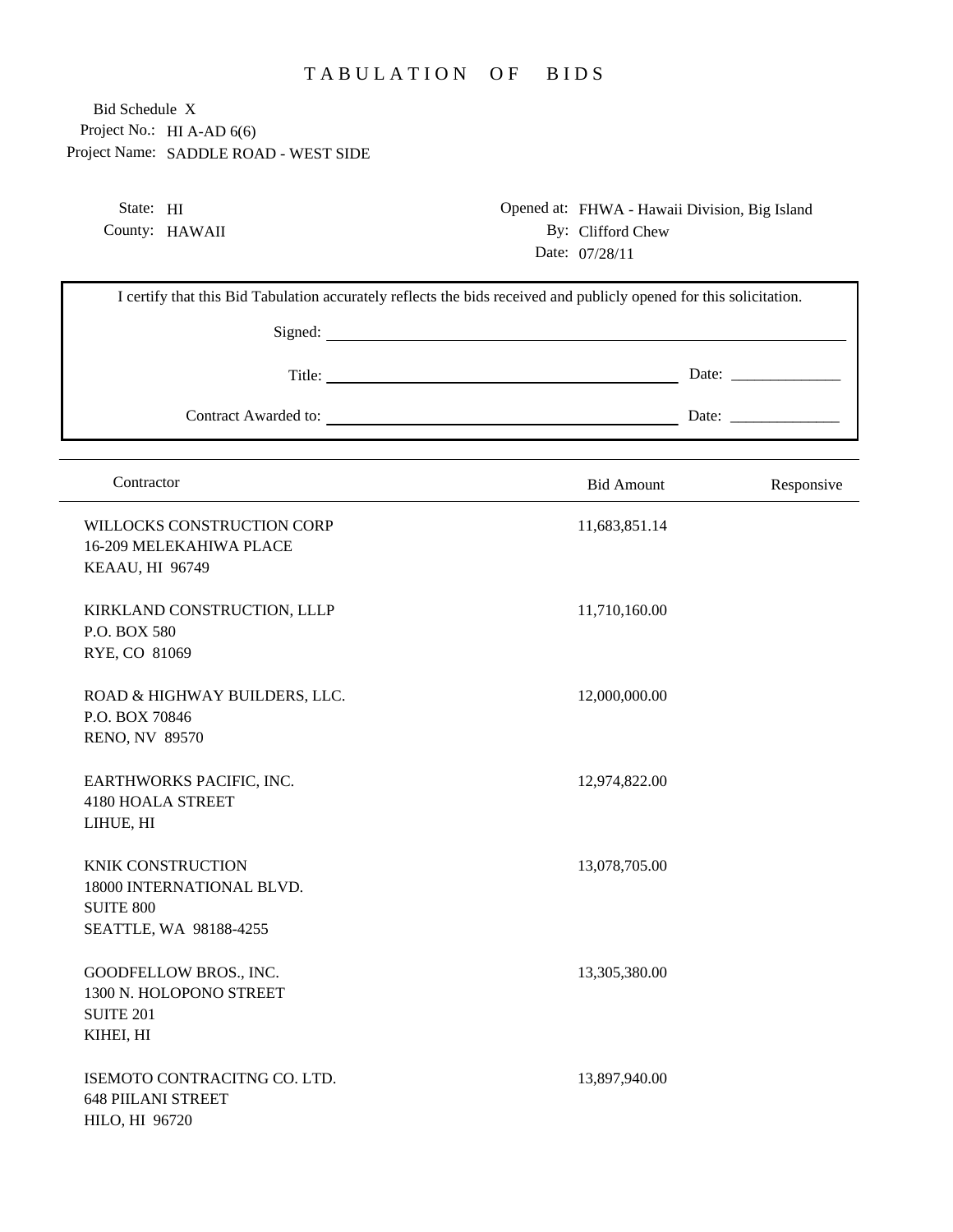## TABULATION OF BIDS

Project No.: HI A-AD 6(6) Project Name: SADDLE ROAD - WEST SIDE Bid Schedule X

> State: HI County: HAWAII

Opened at: FHWA - Hawaii Division, Big Island By: Clifford Chew Date: 07/28/11

I certify that this Bid Tabulation accurately reflects the bids received and publicly opened for this solicitation.

| Contractor                                                                                       | <b>Bid Amount</b> | Responsive |
|--------------------------------------------------------------------------------------------------|-------------------|------------|
| YAMADA PAINT CONTRACTING, INC.<br>dba GW CONSTRUCTION<br>16-212 MELEKAHIWA PL<br>KEAAU, HI 96749 | 16,469,603.00     |            |
| <b>Engineer's Estimate</b>                                                                       | 11,733,220.00     |            |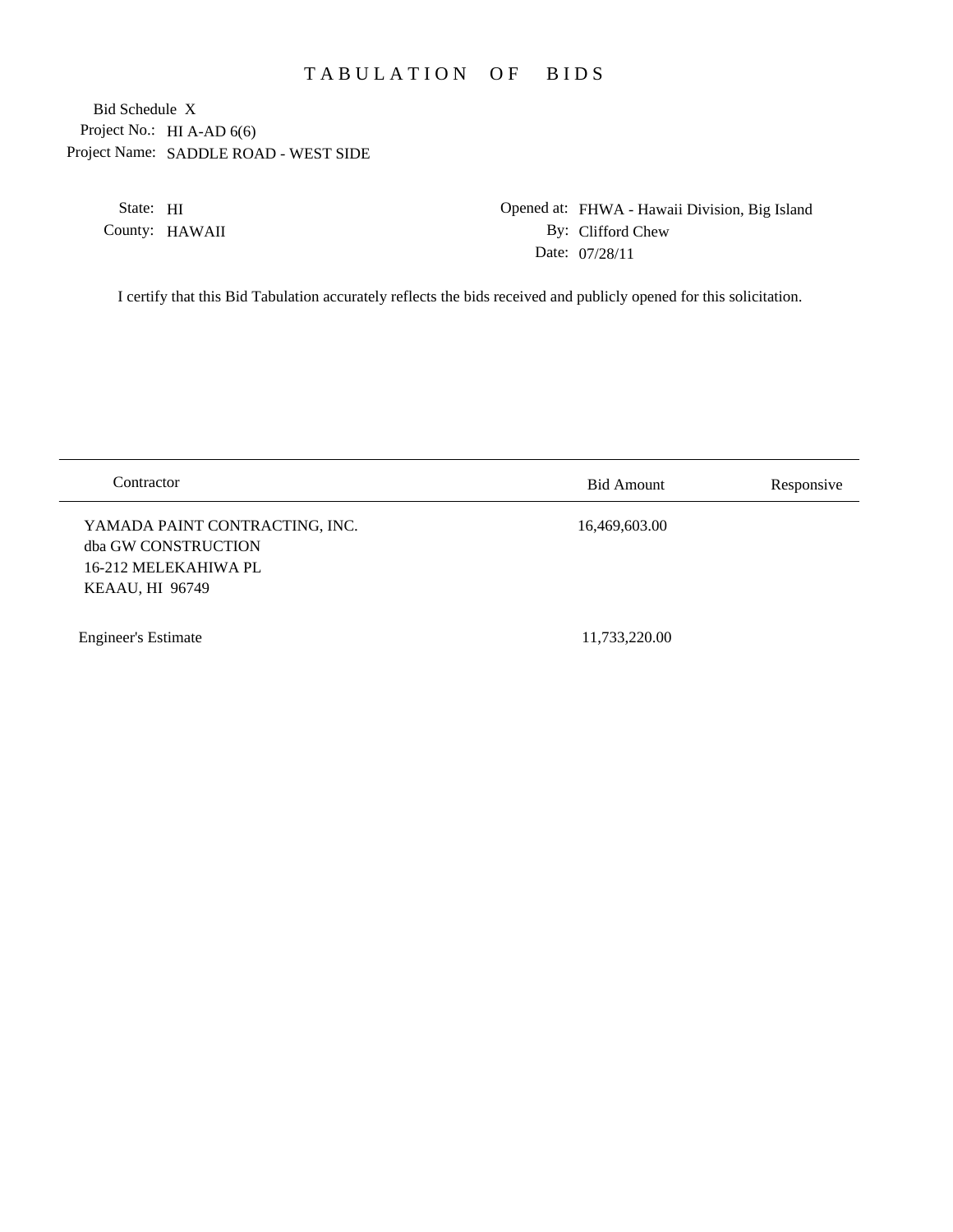| Item<br>No. | Item<br>Unit                   | Item<br>Description               | Quantity   | Unit<br>Price                                     | Amount       |
|-------------|--------------------------------|-----------------------------------|------------|---------------------------------------------------|--------------|
| 15101-0000  | <b>LPSM</b>                    | <b>MOBILIZATION</b>               |            |                                                   |              |
|             | WILLOCKS CONSTRUCTION CORP     |                                   | <b>ALL</b> | 249,570.62                                        | 249,570.62   |
|             | KIRKLAND CONSTRUCTION, LLLP    |                                   |            | 2,000,000.00                                      | 2,000,000.00 |
|             | ROAD & HIGHWAY BUILDERS, LLC.  |                                   |            | 1,765,445.00                                      | 1,765,445.00 |
|             | EARTHWORKS PACIFIC, INC.       |                                   |            | 750,000.00                                        | 750,000.00   |
|             | <b>KNIK CONSTRUCTION</b>       |                                   |            | 190,000.00                                        | 190,000.00   |
|             | GOODFELLOW BROS., INC.         |                                   |            | 2,350,000.00                                      | 2,350,000.00 |
|             | ISEMOTO CONTRACITNG CO. LTD.   |                                   |            | 442,340.00                                        | 442,340.00   |
|             | YAMADA PAINT CONTRACTING, INC. |                                   |            | 2,800,000.00                                      | 2,800,000.00 |
|             | <b>ENGINEER'S ESTIMATE</b>     |                                   |            | 750,000.00                                        | 750,000.00   |
| 15206-0000  | <b>STA</b>                     |                                   |            | SLOPE, REFERENCE, AND CLEARING AND GRUBBING STAKE |              |
|             | WILLOCKS CONSTRUCTION CORP     |                                   | 154.00     | 76.74                                             | 11,817.96    |
|             | KIRKLAND CONSTRUCTION, LLLP    |                                   |            | 250.00                                            | 38,500.00    |
|             | ROAD & HIGHWAY BUILDERS, LLC.  |                                   |            | 600.00                                            | 92,400.00    |
|             | EARTHWORKS PACIFIC, INC.       |                                   |            | 200.00                                            | 30,800.00    |
|             | <b>KNIK CONSTRUCTION</b>       |                                   |            | 550.00                                            | 84,700.00    |
|             | GOODFELLOW BROS., INC.         |                                   |            | 500.00                                            | 77,000.00    |
|             | ISEMOTO CONTRACITNG CO. LTD.   |                                   |            | 230.00                                            | 35,420.00    |
|             | YAMADA PAINT CONTRACTING, INC. |                                   |            | 180.00                                            | 27,720.00    |
|             | <b>ENGINEER'S ESTIMATE</b>     |                                   |            | 200.00                                            | 30,800.00    |
| 15210-4000  | <b>STA</b>                     | CENTERLINE, ESTABLISHMENT         |            |                                                   |              |
|             | WILLOCKS CONSTRUCTION CORP     |                                   | 154.00     | 76.74                                             | 11,817.96    |
|             | KIRKLAND CONSTRUCTION, LLLP    |                                   |            | 75.00                                             | 11,550.00    |
|             | ROAD & HIGHWAY BUILDERS, LLC.  |                                   |            | 350.00                                            | 53,900.00    |
|             | EARTHWORKS PACIFIC, INC.       |                                   |            | 45.00                                             | 6,930.00     |
|             | <b>KNIK CONSTRUCTION</b>       |                                   |            | 110.00                                            | 16,940.00    |
|             | GOODFELLOW BROS., INC.         |                                   |            | 200.00                                            | 30,800.00    |
|             | ISEMOTO CONTRACITNG CO. LTD.   |                                   |            | 60.00                                             | 9,240.00     |
|             | YAMADA PAINT CONTRACTING, INC. |                                   |            | 45.00                                             | 6,930.00     |
|             | <b>ENGINEER'S ESTIMATE</b>     |                                   |            | 200.00                                            | 30,800.00    |
| 15215-1000  | <b>EACH</b>                    | SURVEY AND STAKING, APPROACH ROAD |            |                                                   |              |
|             | WILLOCKS CONSTRUCTION CORP     |                                   | 5          | 1,790.63                                          | 8,953.15     |
|             | KIRKLAND CONSTRUCTION, LLLP    |                                   |            | 750.00                                            | 3,750.00     |
|             | ROAD & HIGHWAY BUILDERS, LLC.  |                                   |            | 9,000.00                                          | 45,000.00    |
|             | EARTHWORKS PACIFIC, INC.       |                                   |            | 10,000.00                                         | 50,000.00    |
|             | <b>KNIK CONSTRUCTION</b>       |                                   |            | 2,800.00                                          | 14,000.00    |
|             | GOODFELLOW BROS., INC.         |                                   |            | 1,800.00                                          | 9,000.00     |
|             | ISEMOTO CONTRACITNG CO. LTD.   |                                   |            | 530.00                                            | 2,650.00     |
|             | YAMADA PAINT CONTRACTING, INC. |                                   |            | 500.00                                            | 2,500.00     |
|             | <b>ENGINEER'S ESTIMATE</b>     |                                   |            | 3,500.00                                          | 17,500.00    |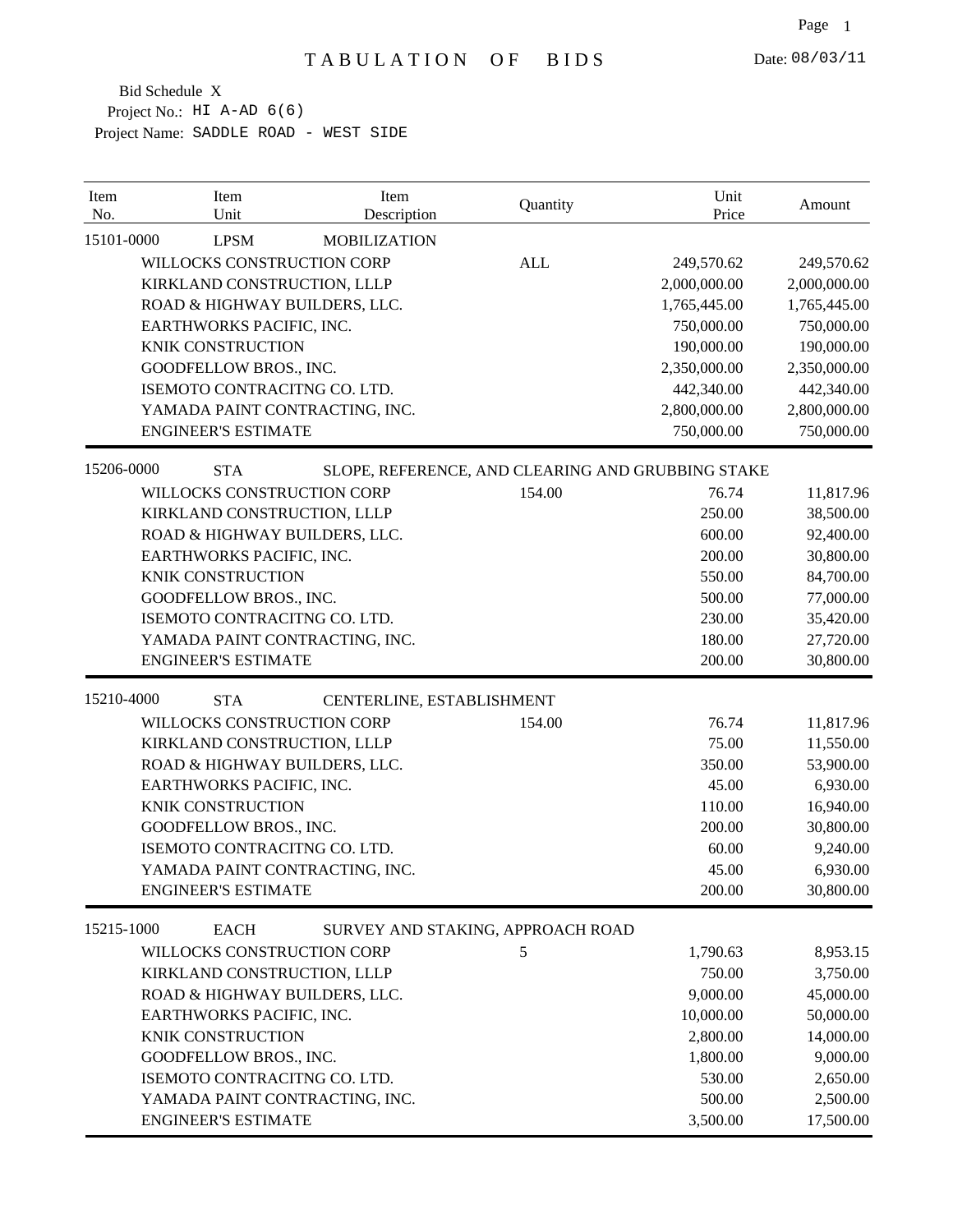| Item<br>No. | Item<br>Unit                   | Item<br>Description        | Quantity                                   | Unit<br>Price | Amount     |
|-------------|--------------------------------|----------------------------|--------------------------------------------|---------------|------------|
| 15215-3000  | <b>EACH</b>                    |                            | SURVEY AND STAKING, DRAINAGE STRUCTURE     |               |            |
|             | WILLOCKS CONSTRUCTION CORP     |                            | 5                                          | 1,534.83      | 7,674.15   |
|             | KIRKLAND CONSTRUCTION, LLLP    |                            |                                            | 750.00        | 3,750.00   |
|             | ROAD & HIGHWAY BUILDERS, LLC.  |                            |                                            | 5,000.00      | 25,000.00  |
|             | EARTHWORKS PACIFIC, INC.       |                            |                                            | 3,000.00      | 15,000.00  |
|             | <b>KNIK CONSTRUCTION</b>       |                            |                                            | 3,300.00      | 16,500.00  |
|             | GOODFELLOW BROS., INC.         |                            |                                            | 1,700.00      | 8,500.00   |
|             | ISEMOTO CONTRACITNG CO. LTD.   |                            |                                            | 514.00        | 2,570.00   |
|             | YAMADA PAINT CONTRACTING, INC. |                            |                                            | 400.00        | 2,000.00   |
|             | <b>ENGINEER'S ESTIMATE</b>     |                            |                                            | 500.00        | 2,500.00   |
| 15216-1000  | <b>STA</b>                     |                            | SURVEY AND STAKING, ROADWAY CROSS-SECTIONS |               |            |
|             | WILLOCKS CONSTRUCTION CORP     |                            | 308.00                                     | 76.74         | 23,635.92  |
|             | KIRKLAND CONSTRUCTION, LLLP    |                            |                                            | 175.00        | 53,900.00  |
|             | ROAD & HIGHWAY BUILDERS, LLC.  |                            |                                            | 500.00        | 154,000.00 |
|             | EARTHWORKS PACIFIC, INC.       |                            |                                            | 50.00         | 15,400.00  |
|             | <b>KNIK CONSTRUCTION</b>       |                            |                                            | 200.00        | 61,600.00  |
|             | GOODFELLOW BROS., INC.         |                            |                                            | 210.00        | 64,680.00  |
|             | ISEMOTO CONTRACITNG CO. LTD.   |                            |                                            | 160.00        | 49,280.00  |
|             | YAMADA PAINT CONTRACTING, INC. |                            |                                            | 125.00        | 38,500.00  |
|             | <b>ENGINEER'S ESTIMATE</b>     |                            |                                            | 150.00        | 46,200.00  |
| 15216-2000  | <b>STA</b>                     |                            | SURVEY AND STAKING, GRADE FINISHING STAKES |               |            |
|             | WILLOCKS CONSTRUCTION CORP     |                            | 154.00                                     | 76.74         | 11,817.96  |
|             | KIRKLAND CONSTRUCTION, LLLP    |                            |                                            | 175.00        | 26,950.00  |
|             | ROAD & HIGHWAY BUILDERS, LLC.  |                            |                                            | 400.00        | 61,600.00  |
|             | EARTHWORKS PACIFIC, INC.       |                            |                                            | 100.00        | 15,400.00  |
|             | <b>KNIK CONSTRUCTION</b>       |                            |                                            | 200.00        | 30,800.00  |
|             | GOODFELLOW BROS., INC.         |                            |                                            | 210.00        | 32,340.00  |
|             | ISEMOTO CONTRACITNG CO. LTD.   |                            |                                            | 190.00        | 29,260.00  |
|             | YAMADA PAINT CONTRACTING, INC. |                            |                                            | 147.00        | 22,638.00  |
|             | <b>ENGINEER'S ESTIMATE</b>     |                            |                                            | 200.00        | 30,800.00  |
| 15301-0000  | <b>LPSM</b>                    | CONTRACTOR QUALITY CONTROL |                                            |               |            |
|             | WILLOCKS CONSTRUCTION CORP     |                            | <b>ALL</b>                                 | 99,763.78     | 99,763.78  |
|             | KIRKLAND CONSTRUCTION, LLLP    |                            |                                            | 250,000.00    | 250,000.00 |
|             | ROAD & HIGHWAY BUILDERS, LLC.  |                            |                                            | 300,000.00    | 300,000.00 |
|             | EARTHWORKS PACIFIC, INC.       |                            |                                            | 100,000.00    | 100,000.00 |
|             | KNIK CONSTRUCTION              |                            |                                            | 15,000.00     | 15,000.00  |
|             | GOODFELLOW BROS., INC.         |                            |                                            | 240,000.00    | 240,000.00 |
|             | ISEMOTO CONTRACITNG CO. LTD.   |                            |                                            | 319,210.00    | 319,210.00 |
|             | YAMADA PAINT CONTRACTING, INC. |                            |                                            | 300,000.00    | 300,000.00 |
|             | <b>ENGINEER'S ESTIMATE</b>     |                            |                                            | 120,000.00    | 120,000.00 |
|             |                                |                            |                                            |               |            |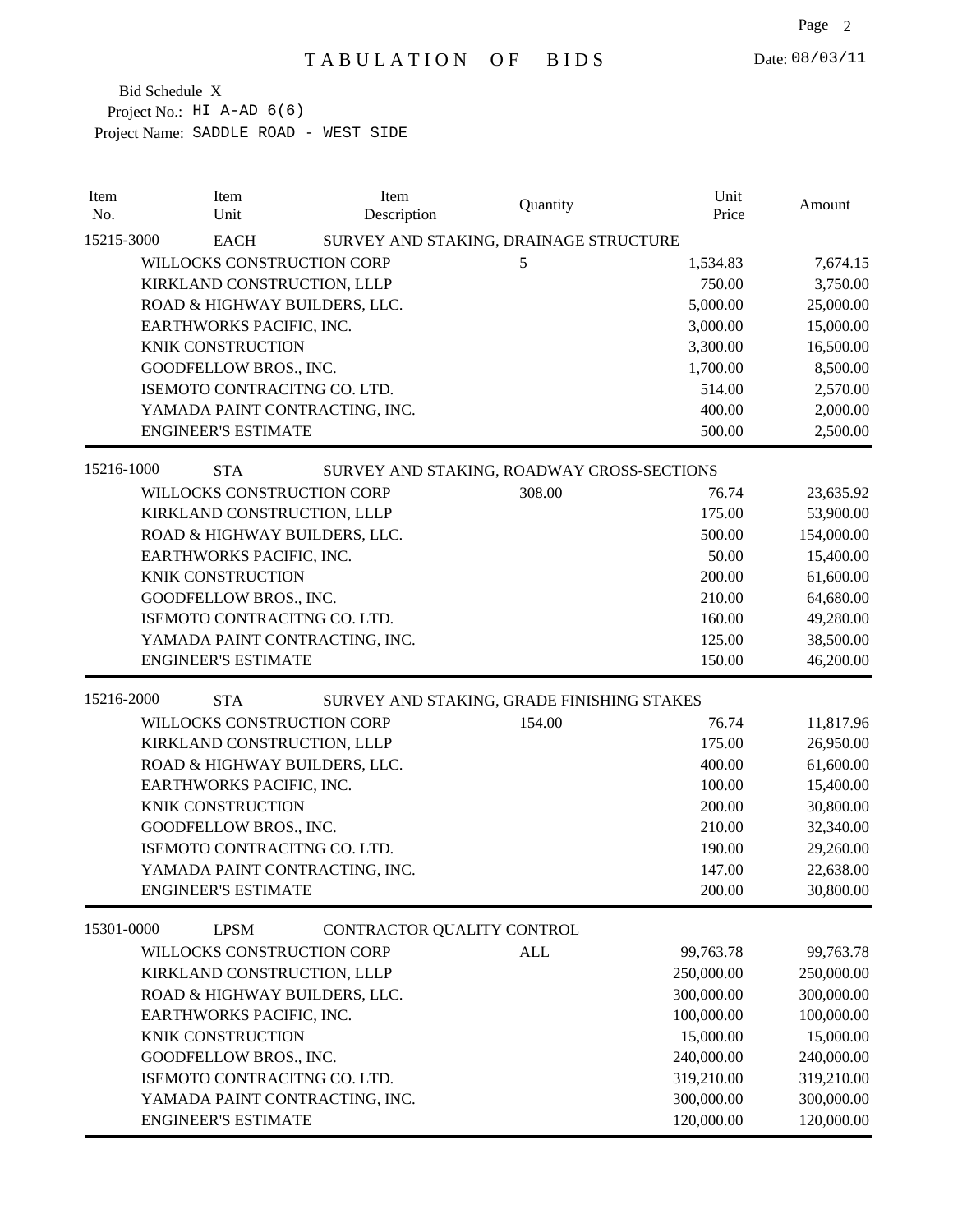| Item<br>No. | Item<br>Unit                   | Item<br>Description                | Quantity   | Unit<br>Price | Amount     |
|-------------|--------------------------------|------------------------------------|------------|---------------|------------|
| 15401-0000  | <b>LPSM</b>                    | <b>CONTRACTOR TESTING</b>          |            |               |            |
|             | WILLOCKS CONSTRUCTION CORP     |                                    | <b>ALL</b> | 337,969.01    | 337,969.01 |
|             | KIRKLAND CONSTRUCTION, LLLP    |                                    |            | 75,000.00     | 75,000.00  |
|             | ROAD & HIGHWAY BUILDERS, LLC.  |                                    |            | 300,000.00    | 300,000.00 |
|             | EARTHWORKS PACIFIC, INC.       |                                    |            | 150,000.00    | 150,000.00 |
|             | <b>KNIK CONSTRUCTION</b>       |                                    |            | 40,000.00     | 40,000.00  |
|             | GOODFELLOW BROS., INC.         |                                    |            | 90,000.00     | 90,000.00  |
|             | ISEMOTO CONTRACITNG CO. LTD.   |                                    |            | 108,000.00    | 108,000.00 |
|             | YAMADA PAINT CONTRACTING, INC. |                                    |            | 500,000.00    | 500,000.00 |
|             | <b>ENGINEER'S ESTIMATE</b>     |                                    |            | 30,000.00     | 30,000.00  |
| 15501-0000  | <b>LPSM</b>                    | <b>CONSTRUCTION SCHEDULE</b>       |            |               |            |
|             | WILLOCKS CONSTRUCTION CORP     |                                    | <b>ALL</b> | 12,790.23     | 12,790.23  |
|             | KIRKLAND CONSTRUCTION, LLLP    |                                    |            | 15,000.00     | 15,000.00  |
|             | ROAD & HIGHWAY BUILDERS, LLC.  |                                    |            | 50,000.00     | 50,000.00  |
|             | EARTHWORKS PACIFIC, INC.       |                                    |            | 10,000.00     | 10,000.00  |
|             | KNIK CONSTRUCTION              |                                    |            | 10,000.00     | 10,000.00  |
|             | GOODFELLOW BROS., INC.         |                                    |            | 15,000.00     | 15,000.00  |
|             | ISEMOTO CONTRACITNG CO. LTD.   |                                    |            | 14,000.00     | 14,000.00  |
|             | YAMADA PAINT CONTRACTING, INC. |                                    |            | 10,000.00     | 10,000.00  |
|             | <b>ENGINEER'S ESTIMATE</b>     |                                    |            | 10,000.00     | 10,000.00  |
| 15705-0100  | <b>LNFT</b>                    | SOIL EROSION CONTROL, SILT FENCE   |            |               |            |
|             | WILLOCKS CONSTRUCTION CORP     |                                    | 21,600     | 8.95          | 193,320.00 |
|             | KIRKLAND CONSTRUCTION, LLLP    |                                    |            | 7.00          | 151,200.00 |
|             | ROAD & HIGHWAY BUILDERS, LLC.  |                                    |            | 1.00          | 21,600.00  |
|             | EARTHWORKS PACIFIC, INC.       |                                    |            | 6.00          | 129,600.00 |
|             | <b>KNIK CONSTRUCTION</b>       |                                    |            | 8.50          | 183,600.00 |
|             | GOODFELLOW BROS., INC.         |                                    |            | 5.00          | 108,000.00 |
|             | ISEMOTO CONTRACITNG CO. LTD.   |                                    |            | 10.00         | 216,000.00 |
|             | YAMADA PAINT CONTRACTING, INC. |                                    |            | 5.00          | 108,000.00 |
|             | <b>ENGINEER'S ESTIMATE</b>     |                                    |            | 8.00          | 172,800.00 |
| 15705-1400  | <b>LNFT</b>                    | SOIL EROSION CONTROL, SEDIMENT LOG |            |               |            |
|             | WILLOCKS CONSTRUCTION CORP     |                                    | 2,985      | 11.30         | 33,730.50  |
|             | KIRKLAND CONSTRUCTION, LLLP    |                                    |            | 15.00         | 44,775.00  |
|             | ROAD & HIGHWAY BUILDERS, LLC.  |                                    |            | 3.00          | 8,955.00   |
|             | EARTHWORKS PACIFIC, INC.       |                                    |            | 14.00         | 41,790.00  |
|             | KNIK CONSTRUCTION              |                                    |            | 25.00         | 74,625.00  |
|             | GOODFELLOW BROS., INC.         |                                    |            | 20.00         | 59,700.00  |
|             | ISEMOTO CONTRACITNG CO. LTD.   |                                    |            | 11.00         | 32,835.00  |
|             | YAMADA PAINT CONTRACTING, INC. |                                    |            | 14.00         | 41,790.00  |
|             | <b>ENGINEER'S ESTIMATE</b>     |                                    |            | 22.00         | 65,670.00  |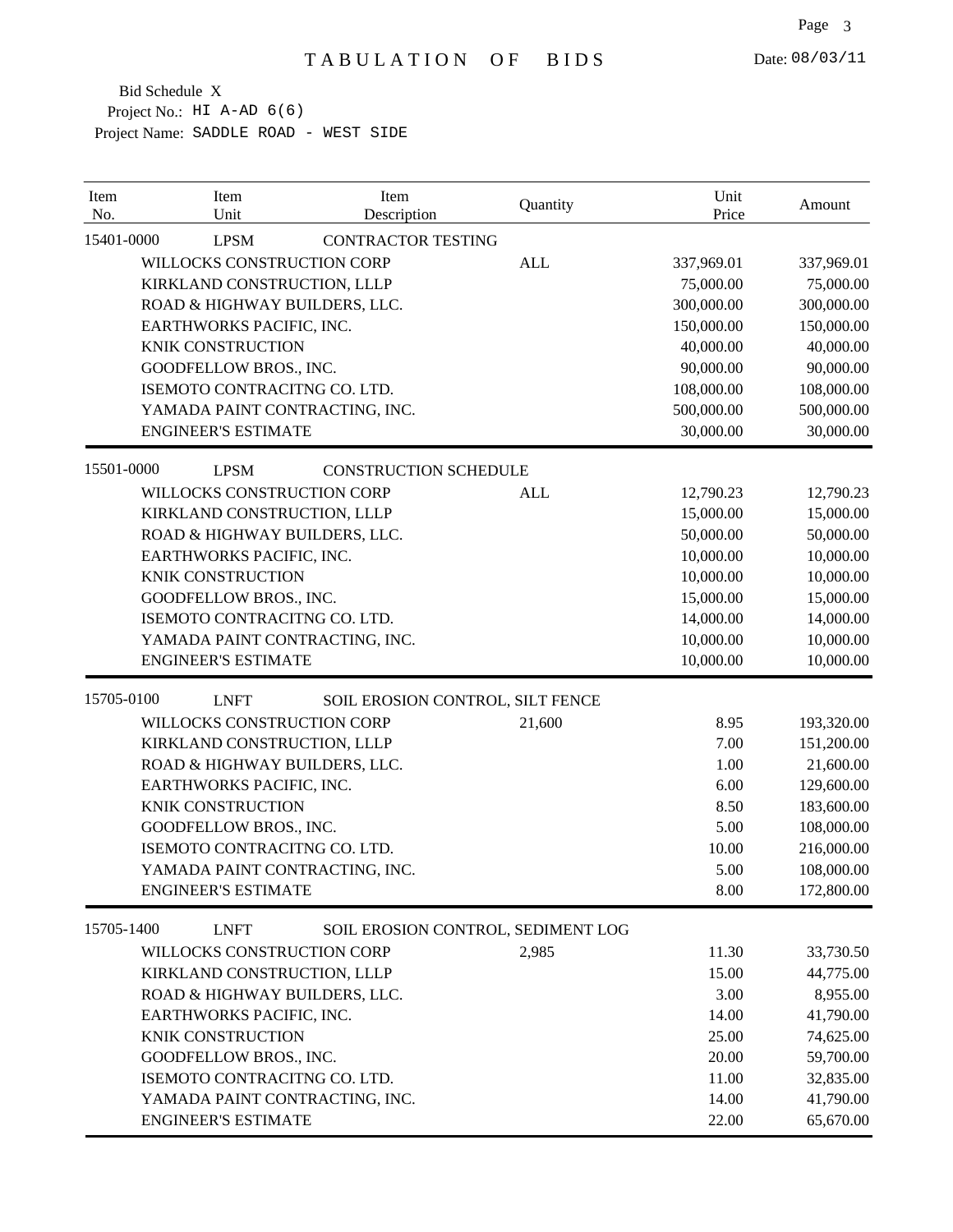| Item<br>Item<br>Unit<br>No.    | Item<br>Description                       | Quantity       | Unit<br>Price | Amount       |
|--------------------------------|-------------------------------------------|----------------|---------------|--------------|
| 15801-0000<br><b>MGAL</b>      | WATERING FOR DUST CONTROL (AND EARTHWORK) |                |               |              |
| WILLOCKS CONSTRUCTION CORP     |                                           | 20,000         | 68.06         | 1,361,200.00 |
| KIRKLAND CONSTRUCTION, LLLP    |                                           |                | 35.00         | 700,000.00   |
| ROAD & HIGHWAY BUILDERS, LLC.  |                                           |                | 40.00         | 800,000.00   |
| EARTHWORKS PACIFIC, INC.       |                                           |                | 55.00         | 1,100,000.00 |
| <b>KNIK CONSTRUCTION</b>       |                                           |                | 96.00         | 1,920,000.00 |
| <b>GOODFELLOW BROS., INC.</b>  |                                           |                | 56.00         | 1,120,000.00 |
| ISEMOTO CONTRACITNG CO. LTD.   |                                           |                | 47.00         | 940,000.00   |
| YAMADA PAINT CONTRACTING, INC. |                                           |                | 45.00         | 900,000.00   |
| <b>ENGINEER'S ESTIMATE</b>     |                                           |                | 85.00         | 1,700,000.00 |
| 20101-0000<br><b>ACRE</b>      | <b>CLEARING AND GRUBBING</b>              |                |               |              |
| WILLOCKS CONSTRUCTION CORP     |                                           | 60.0           | 2,353.40      | 141,204.00   |
| KIRKLAND CONSTRUCTION, LLLP    |                                           |                | 5,000.00      | 300,000.00   |
| ROAD & HIGHWAY BUILDERS, LLC.  |                                           |                | 1,200.00      | 72,000.00    |
| EARTHWORKS PACIFIC, INC.       |                                           |                | 3,000.00      | 180,000.00   |
| <b>KNIK CONSTRUCTION</b>       |                                           |                | 6,000.00      | 360,000.00   |
| GOODFELLOW BROS., INC.         |                                           |                | 1,200.00      | 72,000.00    |
| ISEMOTO CONTRACITNG CO. LTD.   |                                           |                | 3,500.00      | 210,000.00   |
| YAMADA PAINT CONTRACTING, INC. |                                           |                | 3,000.00      | 180,000.00   |
| <b>ENGINEER'S ESTIMATE</b>     |                                           |                | 3,000.00      | 180,000.00   |
| 20301-1200<br><b>EACH</b>      | REMOVAL OF HEADWALL                       |                |               |              |
| WILLOCKS CONSTRUCTION CORP     |                                           | $\overline{c}$ | 1,510.53      | 3,021.06     |
| KIRKLAND CONSTRUCTION, LLLP    |                                           |                | 1,500.00      | 3,000.00     |
| ROAD & HIGHWAY BUILDERS, LLC.  |                                           |                | 4,000.00      | 8,000.00     |
| EARTHWORKS PACIFIC, INC.       |                                           |                | 1,000.00      | 2,000.00     |
| KNIK CONSTRUCTION              |                                           |                | 3,000.00      | 6,000.00     |
| GOODFELLOW BROS., INC.         |                                           |                | 3,000.00      | 6,000.00     |
| ISEMOTO CONTRACITNG CO. LTD.   |                                           |                | 4,000.00      | 8,000.00     |
| YAMADA PAINT CONTRACTING, INC. |                                           |                | 5,500.00      | 11,000.00    |
| <b>ENGINEER'S ESTIMATE</b>     |                                           |                | 2,000.00      | 4,000.00     |
| 20302-0700<br><b>LNFT</b>      | <b>REMOVAL OF FENCE</b>                   |                |               |              |
| WILLOCKS CONSTRUCTION CORP     |                                           | 1,802          | 2.37          | 4,270.74     |
| KIRKLAND CONSTRUCTION, LLLP    |                                           |                | 5.00          | 9,010.00     |
| ROAD & HIGHWAY BUILDERS, LLC.  |                                           |                | 20.00         | 36,040.00    |
| EARTHWORKS PACIFIC, INC.       |                                           |                | 6.00          | 10,812.00    |
| KNIK CONSTRUCTION              |                                           |                | 20.00         | 36,040.00    |
| GOODFELLOW BROS., INC.         |                                           |                | 10.00         | 18,020.00    |
| ISEMOTO CONTRACITNG CO. LTD.   |                                           |                | 10.00         | 18,020.00    |
| YAMADA PAINT CONTRACTING, INC. |                                           |                | 5.00          | 9,010.00     |
| <b>ENGINEER'S ESTIMATE</b>     |                                           |                | 5.00          | 9,010.00     |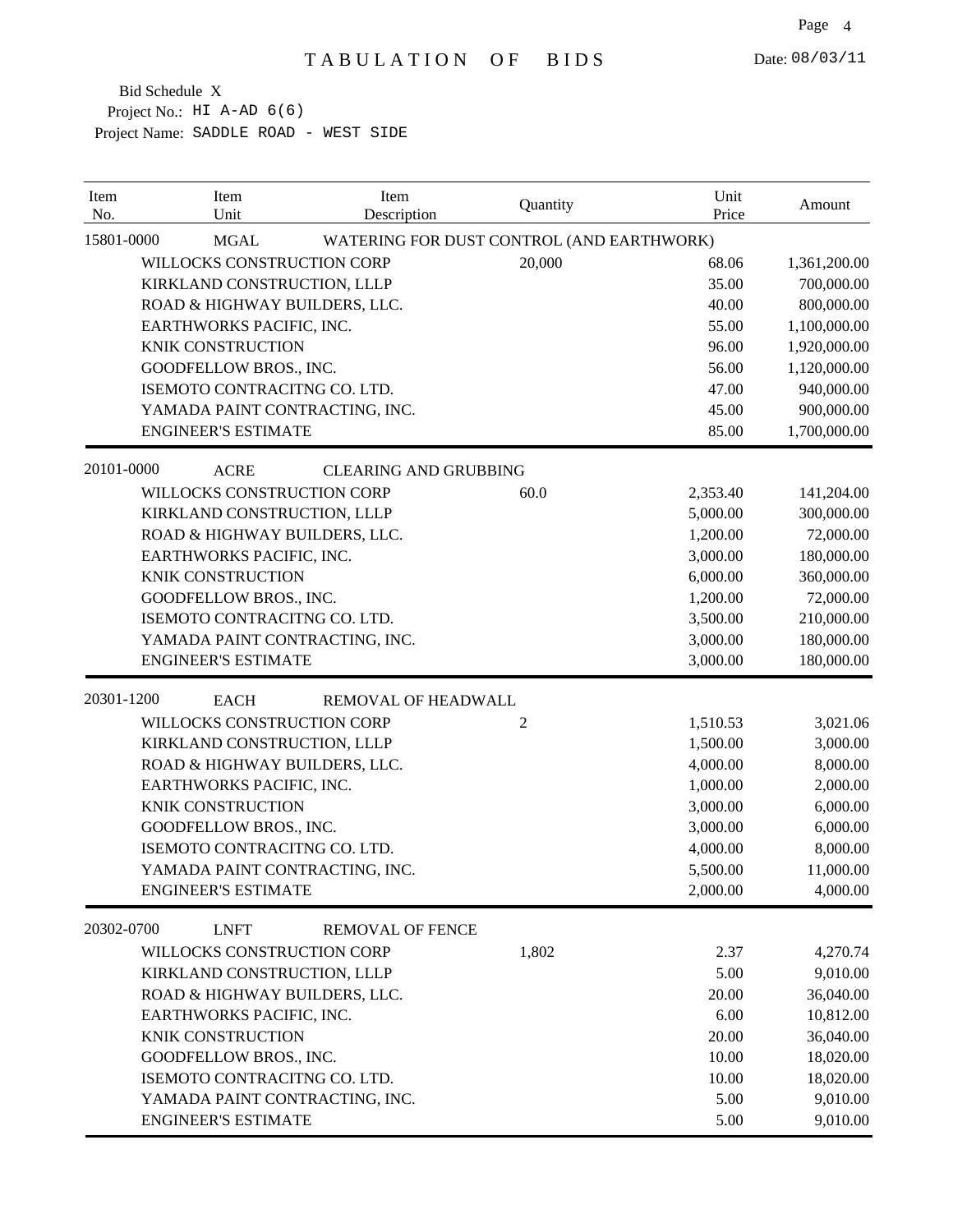| Item<br>No. | Item<br>Unit                   | Item<br>Description            | Quantity                                | Unit<br>Price | Amount       |
|-------------|--------------------------------|--------------------------------|-----------------------------------------|---------------|--------------|
| 20401-0000  | <b>CUYD</b>                    | <b>ROADWAY EXCAVATION</b>      |                                         |               |              |
|             | WILLOCKS CONSTRUCTION CORP     |                                | 480,000                                 | 10.23         | 4,910,400.00 |
|             | KIRKLAND CONSTRUCTION, LLLP    |                                |                                         | 10.00         | 4,800,000.00 |
|             | ROAD & HIGHWAY BUILDERS, LLC.  |                                |                                         | 8.00          | 3,840,000.00 |
|             | EARTHWORKS PACIFIC, INC.       |                                |                                         | 12.50         | 6,000,000.00 |
|             | <b>KNIK CONSTRUCTION</b>       |                                |                                         | 9.50          | 4,560,000.00 |
|             | GOODFELLOW BROS., INC.         |                                |                                         | 7.60          | 3,648,000.00 |
|             | ISEMOTO CONTRACITNG CO. LTD.   |                                |                                         | 13.10         | 6,288,000.00 |
|             | YAMADA PAINT CONTRACTING, INC. |                                |                                         | 12.00         | 5,760,000.00 |
|             | <b>ENGINEER'S ESTIMATE</b>     |                                |                                         | 10.00         | 4,800,000.00 |
| 20420-0000  | <b>CUYD</b>                    | <b>EMBANKMENT CONSTRUCTION</b> |                                         |               |              |
|             | WILLOCKS CONSTRUCTION CORP     |                                | 457,000                                 | 5.12          | 2,339,840.00 |
|             | KIRKLAND CONSTRUCTION, LLLP    |                                |                                         | 4.00          | 1,828,000.00 |
|             | ROAD & HIGHWAY BUILDERS, LLC.  |                                |                                         | 8.00          | 3,656,000.00 |
|             | EARTHWORKS PACIFIC, INC.       |                                |                                         | 6.75          | 3,084,750.00 |
|             | <b>KNIK CONSTRUCTION</b>       |                                |                                         | 8.00          | 3,656,000.00 |
|             | GOODFELLOW BROS., INC.         |                                |                                         | 8.70          | 3,975,900.00 |
|             | ISEMOTO CONTRACITNG CO. LTD.   |                                |                                         | 7.60          | 3,473,200.00 |
|             | YAMADA PAINT CONTRACTING, INC. |                                |                                         | 9.00          | 4,113,000.00 |
|             | <b>ENGINEER'S ESTIMATE</b>     |                                |                                         | 5.00          | 2,285,000.00 |
| 20443-0000  | <b>LNFT</b>                    | <b>BERMS</b>                   |                                         |               |              |
|             | WILLOCKS CONSTRUCTION CORP     |                                | 1,520                                   | 15.99         | 24,304.80    |
|             | KIRKLAND CONSTRUCTION, LLLP    |                                |                                         | 10.00         | 15,200.00    |
|             | ROAD & HIGHWAY BUILDERS, LLC.  |                                |                                         | 8.00          | 12,160.00    |
|             | EARTHWORKS PACIFIC, INC.       |                                |                                         | 8.00          | 12,160.00    |
|             | <b>KNIK CONSTRUCTION</b>       |                                |                                         | 25.00         | 38,000.00    |
|             | GOODFELLOW BROS., INC.         |                                |                                         | 20.00         | 30,400.00    |
|             | ISEMOTO CONTRACITNG CO. LTD.   |                                |                                         | 35.00         | 53,200.00    |
|             | YAMADA PAINT CONTRACTING, INC. |                                |                                         | 12.00         | 18,240.00    |
|             | <b>ENGINEER'S ESTIMATE</b>     |                                |                                         | 12.00         | 18,240.00    |
| 21101-1000  | SQYD                           |                                | ROADWAY OBLITERATION, METHOD 1 (Trails) |               |              |
|             | WILLOCKS CONSTRUCTION CORP     |                                | 70                                      | 3.07          | 214.90       |
|             | KIRKLAND CONSTRUCTION, LLLP    |                                |                                         | 5.00          | 350.00       |
|             | ROAD & HIGHWAY BUILDERS, LLC.  |                                |                                         | 50.00         | 3,500.00     |
|             | EARTHWORKS PACIFIC, INC.       |                                |                                         | 4.00          | 280.00       |
|             | KNIK CONSTRUCTION              |                                |                                         | 15.00         | 1,050.00     |
|             | GOODFELLOW BROS., INC.         |                                |                                         | 30.00         | 2,100.00     |
|             | ISEMOTO CONTRACITNG CO. LTD.   |                                |                                         | 15.00         | 1,050.00     |
|             | YAMADA PAINT CONTRACTING, INC. |                                |                                         | 20.00         | 1,400.00     |
|             | <b>ENGINEER'S ESTIMATE</b>     |                                |                                         | 10.00         | 700.00       |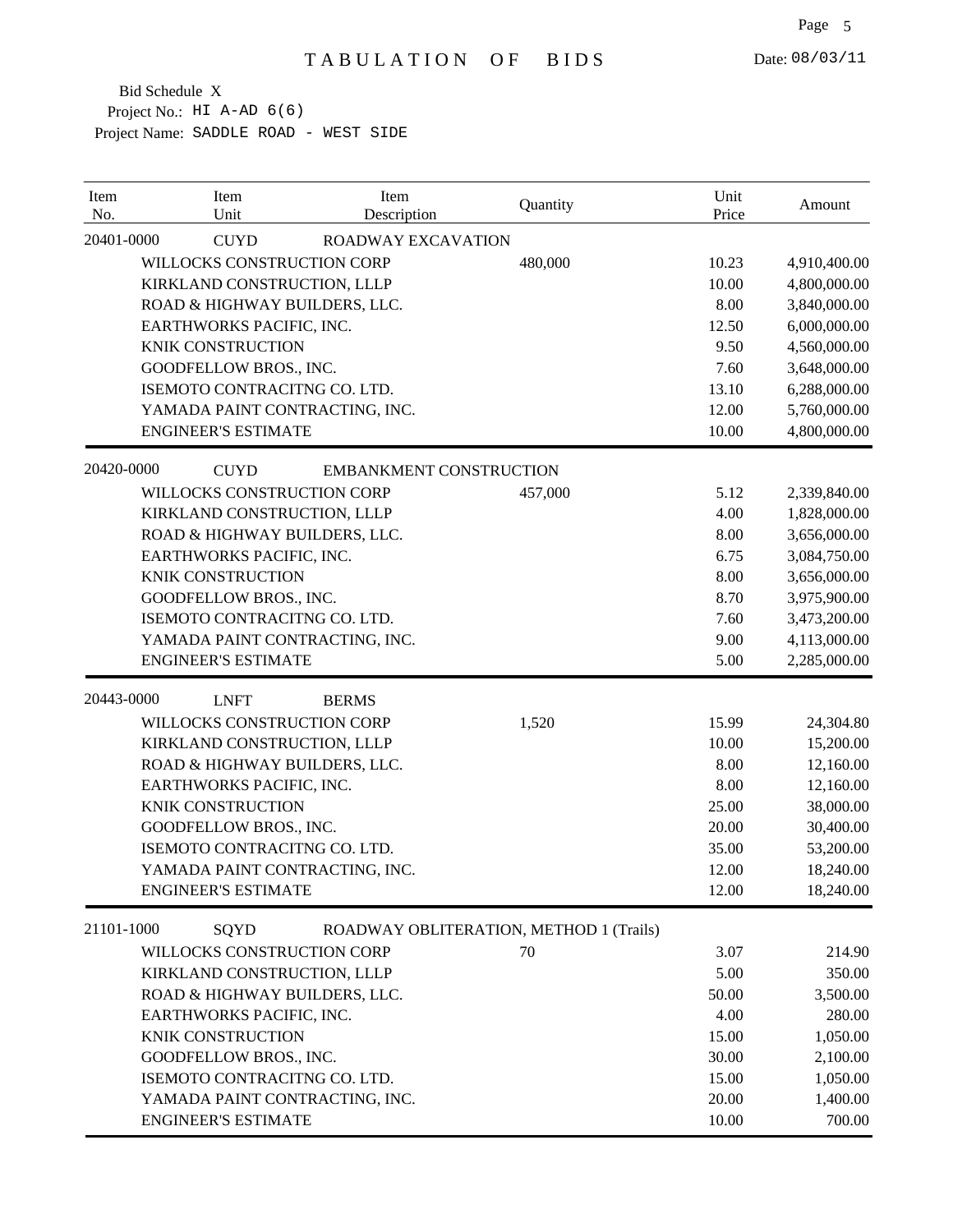| Item<br>No. | Item<br>Unit                   | Item<br>Description            | Quantity | Unit<br>Price | Amount     |
|-------------|--------------------------------|--------------------------------|----------|---------------|------------|
| 25101-2000  | <b>CUYD</b>                    | PLACED RIPRAP, CLASS 2         |          |               |            |
|             | WILLOCKS CONSTRUCTION CORP     |                                | 570      | 58.84         | 33,538.80  |
|             | KIRKLAND CONSTRUCTION, LLLP    |                                |          | 50.00         | 28,500.00  |
|             | ROAD & HIGHWAY BUILDERS, LLC.  |                                |          | 90.00         | 51,300.00  |
|             | EARTHWORKS PACIFIC, INC.       |                                |          | 110.00        | 62,700.00  |
|             | <b>KNIK CONSTRUCTION</b>       |                                |          | 180.00        | 102,600.00 |
|             | GOODFELLOW BROS., INC.         |                                |          | 80.00         | 45,600.00  |
|             | ISEMOTO CONTRACITNG CO. LTD.   |                                |          | 105.00        | 59,850.00  |
|             | YAMADA PAINT CONTRACTING, INC. |                                |          | 80.00         | 45,600.00  |
|             | <b>ENGINEER'S ESTIMATE</b>     |                                |          | 80.00         | 45,600.00  |
| 25101-3000  | <b>CUYD</b>                    | PLACED RIPRAP, CLASS 3         |          |               |            |
|             | WILLOCKS CONSTRUCTION CORP     |                                | 780      | 61.39         | 47,884.20  |
|             | KIRKLAND CONSTRUCTION, LLLP    |                                |          | 55.00         | 42,900.00  |
|             | ROAD & HIGHWAY BUILDERS, LLC.  |                                |          | 90.00         | 70,200.00  |
|             | EARTHWORKS PACIFIC, INC.       |                                |          | 110.00        | 85,800.00  |
|             | <b>KNIK CONSTRUCTION</b>       |                                |          | 205.00        | 159,900.00 |
|             | GOODFELLOW BROS., INC.         |                                |          | 90.00         | 70,200.00  |
|             | ISEMOTO CONTRACITNG CO. LTD.   |                                |          | 80.00         | 62,400.00  |
|             | YAMADA PAINT CONTRACTING, INC. |                                |          | 80.00         | 62,400.00  |
|             | <b>ENGINEER'S ESTIMATE</b>     |                                |          | 100.00        | 78,000.00  |
| 25101-4000  | <b>CUYD</b>                    | PLACED RIPRAP, CLASS 4         |          |               |            |
|             | WILLOCKS CONSTRUCTION CORP     |                                | 1,250    | 63.95         | 79,937.50  |
|             | KIRKLAND CONSTRUCTION, LLLP    |                                |          | 60.00         | 75,000.00  |
|             | ROAD & HIGHWAY BUILDERS, LLC.  |                                |          | 90.00         | 112,500.00 |
|             | EARTHWORKS PACIFIC, INC.       |                                |          | 100.00        | 125,000.00 |
|             | <b>KNIK CONSTRUCTION</b>       |                                |          | 300.00        | 375,000.00 |
|             | GOODFELLOW BROS., INC.         |                                |          | 100.00        | 125,000.00 |
|             | ISEMOTO CONTRACITNG CO. LTD.   |                                |          | 65.00         | 81,250.00  |
|             | YAMADA PAINT CONTRACTING, INC. |                                |          | 85.00         | 106,250.00 |
|             | <b>ENGINEER'S ESTIMATE</b>     |                                |          | 120.00        | 150,000.00 |
| 25110-2000  | <b>CUYD</b>                    | <b>GROUTED RIPRAP, CLASS 2</b> |          |               |            |
|             | WILLOCKS CONSTRUCTION CORP     |                                | 230      | 565.81        | 130,136.30 |
|             | KIRKLAND CONSTRUCTION, LLLP    |                                |          | 300.00        | 69,000.00  |
|             | ROAD & HIGHWAY BUILDERS, LLC.  |                                |          | 100.00        | 23,000.00  |
|             | EARTHWORKS PACIFIC, INC.       |                                |          | 225.00        | 51,750.00  |
|             | KNIK CONSTRUCTION              |                                |          | 365.00        | 83,950.00  |
|             | GOODFELLOW BROS., INC.         |                                |          | 390.00        | 89,700.00  |
|             | ISEMOTO CONTRACITNG CO. LTD.   |                                |          | 560.00        | 128,800.00 |
|             | YAMADA PAINT CONTRACTING, INC. |                                |          | 600.00        | 138,000.00 |
|             | <b>ENGINEER'S ESTIMATE</b>     |                                |          | 400.00        | 92,000.00  |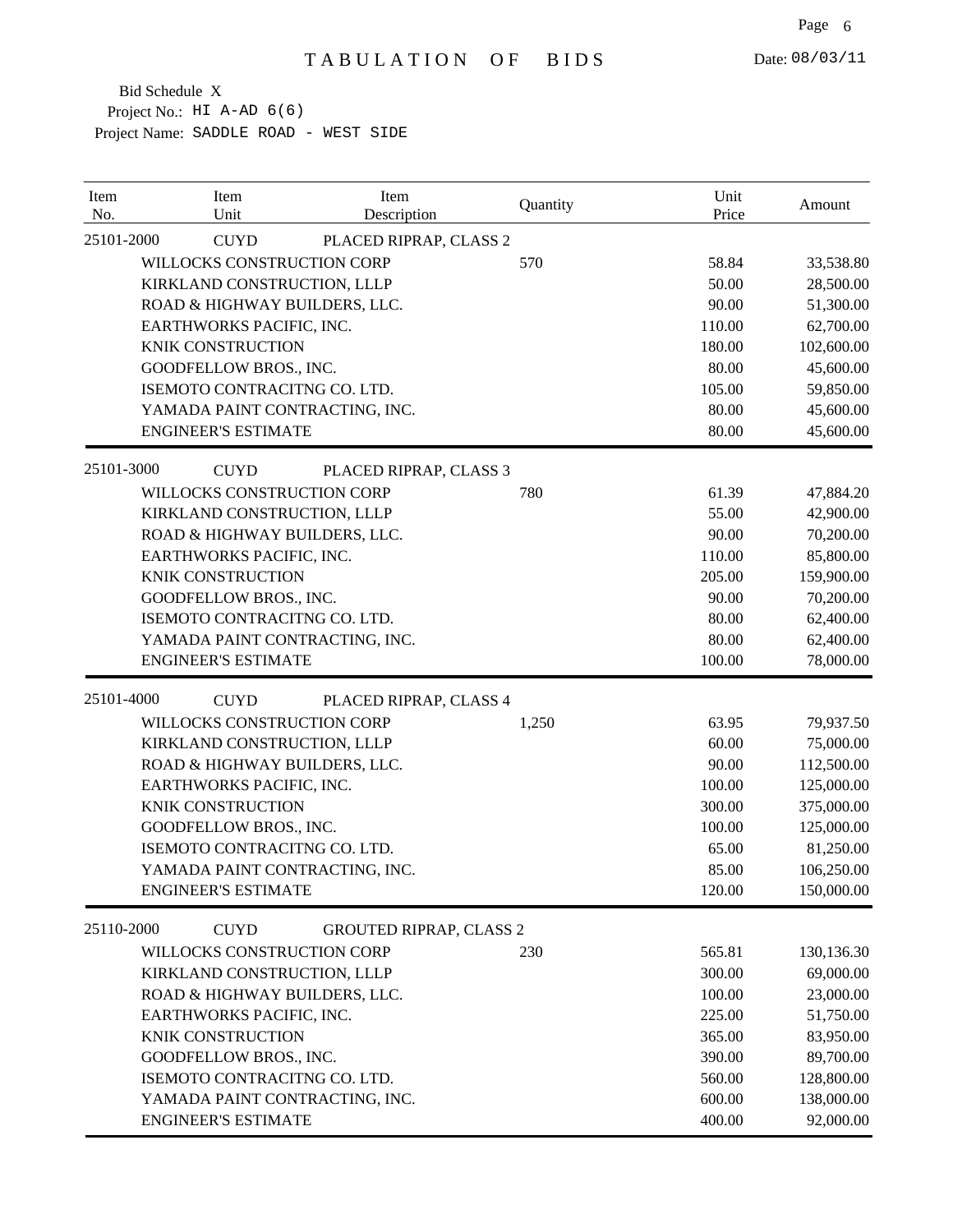| Item<br>No. | Item<br>Unit                   | Item<br>Description                | Quantity                                       | Unit<br>Price | Amount     |
|-------------|--------------------------------|------------------------------------|------------------------------------------------|---------------|------------|
| 25110-3000  | <b>CUYD</b>                    | <b>GROUTED RIPRAP, CLASS 3</b>     |                                                |               |            |
|             | WILLOCKS CONSTRUCTION CORP     |                                    | 210                                            | 617.12        | 129,595.20 |
|             | KIRKLAND CONSTRUCTION, LLLP    |                                    |                                                | 350.00        | 73,500.00  |
|             | ROAD & HIGHWAY BUILDERS, LLC.  |                                    |                                                | 100.00        | 21,000.00  |
|             | EARTHWORKS PACIFIC, INC.       |                                    |                                                | 210.00        | 44,100.00  |
|             | <b>KNIK CONSTRUCTION</b>       |                                    |                                                | 425.00        | 89,250.00  |
|             | GOODFELLOW BROS., INC.         |                                    |                                                | 400.00        | 84,000.00  |
|             | ISEMOTO CONTRACITNG CO. LTD.   |                                    |                                                | 453.00        | 95,130.00  |
|             | YAMADA PAINT CONTRACTING, INC. |                                    |                                                | 650.00        | 136,500.00 |
|             | <b>ENGINEER'S ESTIMATE</b>     |                                    |                                                | 550.00        | 115,500.00 |
| 30608-0000  | <b>GAL</b>                     | <b>DUST PALLIATIVE APPLICATION</b> |                                                |               |            |
|             | WILLOCKS CONSTRUCTION CORP     |                                    | 25,000                                         | 18.77         | 469,250.00 |
|             | KIRKLAND CONSTRUCTION, LLLP    |                                    |                                                | 12.00         | 300,000.00 |
|             | ROAD & HIGHWAY BUILDERS, LLC.  |                                    |                                                | 3.00          | 75,000.00  |
|             | EARTHWORKS PACIFIC, INC.       |                                    |                                                | 12.00         | 300,000.00 |
|             | <b>KNIK CONSTRUCTION</b>       |                                    |                                                | 10.00         | 250,000.00 |
|             | GOODFELLOW BROS., INC.         |                                    |                                                | 12.00         | 300,000.00 |
|             | ISEMOTO CONTRACITNG CO. LTD.   |                                    |                                                | 14.00         | 350,000.00 |
|             | YAMADA PAINT CONTRACTING, INC. |                                    |                                                | 10.00         | 250,000.00 |
|             | <b>ENGINEER'S ESTIMATE</b>     |                                    |                                                | 8.00          | 200,000.00 |
| 41101-3000  | <b>TON</b>                     |                                    | PRIME COAT GRADE CSS-1, CSS-1H, SS-1, OR SS-1H |               |            |
|             | WILLOCKS CONSTRUCTION CORP     |                                    | 60                                             | 3,325.46      | 199,527.60 |
|             | KIRKLAND CONSTRUCTION, LLLP    |                                    |                                                | 3,000.00      | 180,000.00 |
|             | ROAD & HIGHWAY BUILDERS, LLC.  |                                    |                                                | 300.00        | 18,000.00  |
|             | EARTHWORKS PACIFIC, INC.       |                                    |                                                | 2,850.00      | 171,000.00 |
|             | <b>KNIK CONSTRUCTION</b>       |                                    |                                                | 1,600.00      | 96,000.00  |
|             | GOODFELLOW BROS., INC.         |                                    |                                                | 1,500.00      | 90,000.00  |
|             | ISEMOTO CONTRACITNG CO. LTD.   |                                    |                                                | 2,800.00      | 168,000.00 |
|             | YAMADA PAINT CONTRACTING, INC. |                                    |                                                | 2,600.00      | 156,000.00 |
|             | <b>ENGINEER'S ESTIMATE</b>     |                                    |                                                | 2,000.00      | 120,000.00 |
| 60201-0800  | <b>LNFT</b>                    | 24-INCH PIPE CULVERT               |                                                |               |            |
|             | WILLOCKS CONSTRUCTION CORP     |                                    | 155                                            | 198.95        | 30,837.25  |
|             | KIRKLAND CONSTRUCTION, LLLP    |                                    |                                                | 175.00        | 27,125.00  |
|             | ROAD & HIGHWAY BUILDERS, LLC.  |                                    |                                                | 160.00        | 24,800.00  |
|             | EARTHWORKS PACIFIC, INC.       |                                    |                                                | 150.00        | 23,250.00  |
|             | KNIK CONSTRUCTION              |                                    |                                                | 130.00        | 20,150.00  |
|             | GOODFELLOW BROS., INC.         |                                    |                                                | 200.00        | 31,000.00  |
|             | ISEMOTO CONTRACITNG CO. LTD.   |                                    |                                                | 245.00        | 37,975.00  |
|             | YAMADA PAINT CONTRACTING, INC. |                                    |                                                | 150.00        | 23,250.00  |
|             | <b>ENGINEER'S ESTIMATE</b>     |                                    |                                                | 250.00        | 38,750.00  |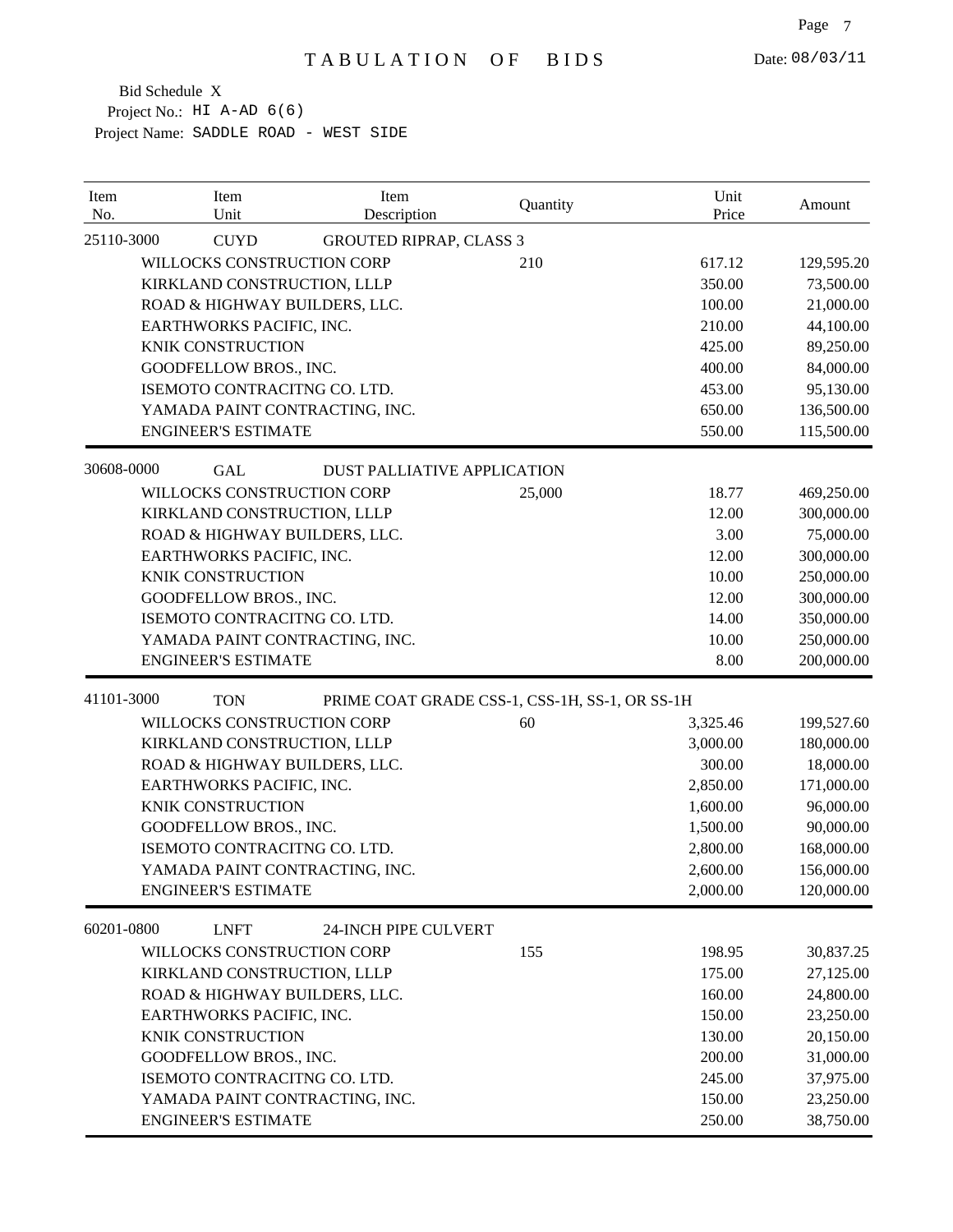| Item<br>No. | Item<br>Unit                   | Item<br>Description                        | Quantity       | Unit<br>Price | Amount    |
|-------------|--------------------------------|--------------------------------------------|----------------|---------------|-----------|
| 60201-1100  | <b>LNFT</b>                    | <b>42-INCH PIPE CULVERT</b>                |                |               |           |
|             | WILLOCKS CONSTRUCTION CORP     |                                            | 115            | 289.73        | 33,318.95 |
|             | KIRKLAND CONSTRUCTION, LLLP    |                                            |                | 250.00        | 28,750.00 |
|             | ROAD & HIGHWAY BUILDERS, LLC.  |                                            |                | 170.00        | 19,550.00 |
|             | EARTHWORKS PACIFIC, INC.       |                                            |                | 225.00        | 25,875.00 |
|             | <b>KNIK CONSTRUCTION</b>       |                                            |                | 230.00        | 26,450.00 |
|             | GOODFELLOW BROS., INC.         |                                            |                | 280.00        | 32,200.00 |
|             | ISEMOTO CONTRACITNG CO. LTD.   |                                            |                | 374.00        | 43,010.00 |
|             | YAMADA PAINT CONTRACTING, INC. |                                            |                | 165.00        | 18,975.00 |
|             | <b>ENGINEER'S ESTIMATE</b>     |                                            |                | 300.00        | 34,500.00 |
| 60201-1200  | <b>LNFT</b>                    | <b>48-INCH PIPE CULVERT</b>                |                |               |           |
|             | WILLOCKS CONSTRUCTION CORP     |                                            | 115            | 329.93        | 37,941.95 |
|             | KIRKLAND CONSTRUCTION, LLLP    |                                            |                | 300.00        | 34,500.00 |
|             | ROAD & HIGHWAY BUILDERS, LLC.  |                                            |                | 180.00        | 20,700.00 |
|             | EARTHWORKS PACIFIC, INC.       |                                            |                | 225.00        | 25,875.00 |
|             | <b>KNIK CONSTRUCTION</b>       |                                            |                | 240.00        | 27,600.00 |
|             | GOODFELLOW BROS., INC.         |                                            |                | 300.00        | 34,500.00 |
|             | ISEMOTO CONTRACITNG CO. LTD.   |                                            |                | 390.00        | 44,850.00 |
|             | YAMADA PAINT CONTRACTING, INC. |                                            |                | 180.00        | 20,700.00 |
|             | <b>ENGINEER'S ESTIMATE</b>     |                                            |                | 280.00        | 32,200.00 |
| 60210-0800  | <b>EACH</b>                    | END SECTION FOR 24-INCH PIPE CULVERT       |                |               |           |
|             | WILLOCKS CONSTRUCTION CORP     |                                            | 2              | 2,008.07      | 4,016.14  |
|             | KIRKLAND CONSTRUCTION, LLLP    |                                            |                | 1,800.00      | 3,600.00  |
|             | ROAD & HIGHWAY BUILDERS, LLC.  |                                            |                | 300.00        | 600.00    |
|             | EARTHWORKS PACIFIC, INC.       |                                            |                | 2,000.00      | 4,000.00  |
|             | <b>KNIK CONSTRUCTION</b>       |                                            |                | 750.00        | 1,500.00  |
|             | GOODFELLOW BROS., INC.         |                                            |                | 3,000.00      | 6,000.00  |
|             | ISEMOTO CONTRACITNG CO. LTD.   |                                            |                | 2,500.00      | 5,000.00  |
|             | YAMADA PAINT CONTRACTING, INC. |                                            |                | 1,600.00      | 3,200.00  |
|             | <b>ENGINEER'S ESTIMATE</b>     |                                            |                | 450.00        | 900.00    |
| 60210-1100  | <b>EACH</b>                    | END SECTION FOR 42-INCH PIPE CULVERT (CAP) |                |               |           |
|             | WILLOCKS CONSTRUCTION CORP     |                                            | $\overline{2}$ | 3,383.02      | 6,766.04  |
|             | KIRKLAND CONSTRUCTION, LLLP    |                                            |                | 2,500.00      | 5,000.00  |
|             | ROAD & HIGHWAY BUILDERS, LLC.  |                                            |                | 400.00        | 800.00    |
|             | EARTHWORKS PACIFIC, INC.       |                                            |                | 3,600.00      | 7,200.00  |
|             | KNIK CONSTRUCTION              |                                            |                | 975.00        | 1,950.00  |
|             | GOODFELLOW BROS., INC.         |                                            |                | 5,500.00      | 11,000.00 |
|             | ISEMOTO CONTRACITNG CO. LTD.   |                                            |                | 3,800.00      | 7,600.00  |
|             | YAMADA PAINT CONTRACTING, INC. |                                            |                | 1,600.00      | 3,200.00  |
|             | <b>ENGINEER'S ESTIMATE</b>     |                                            |                | 1,200.00      | 2,400.00  |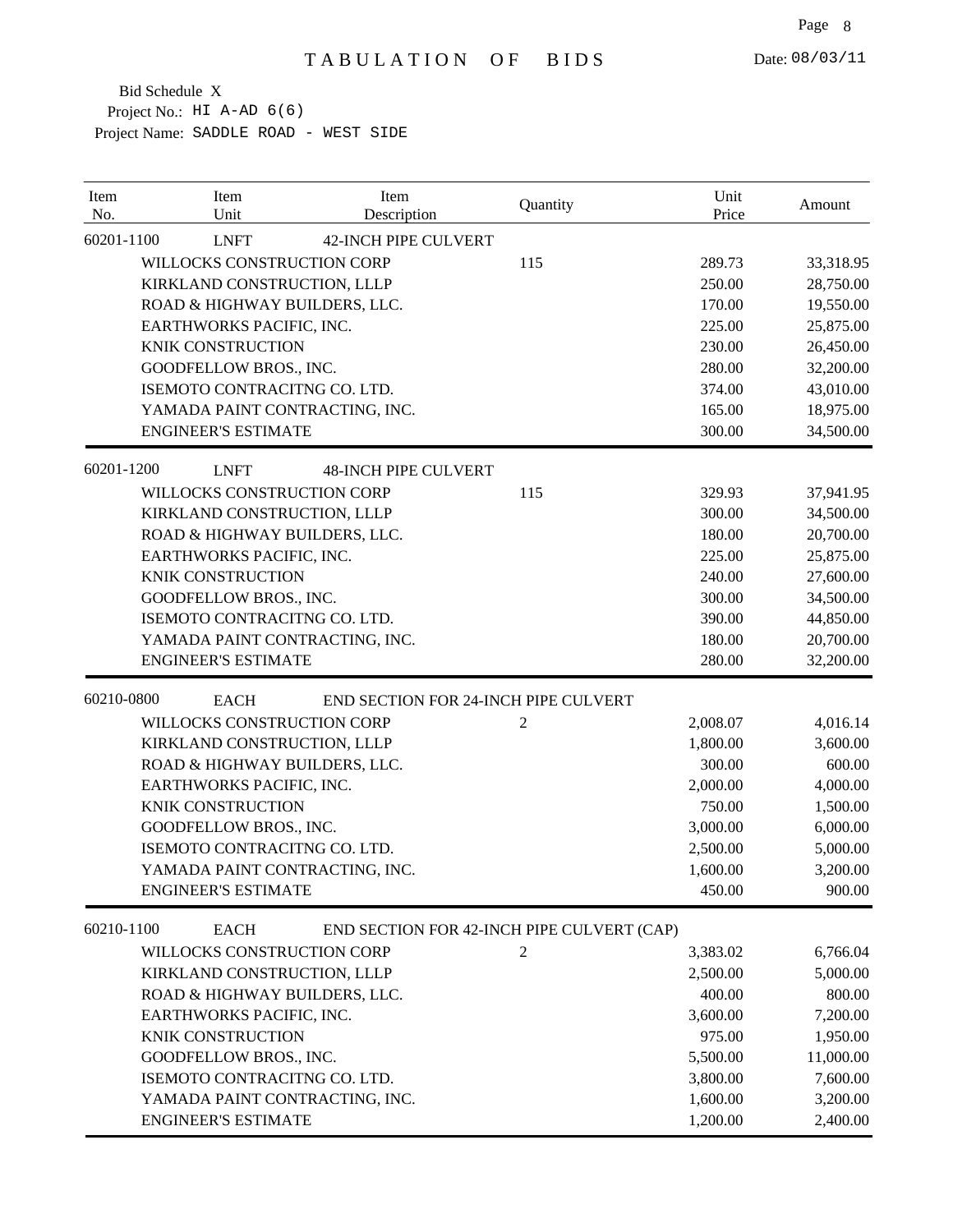| Item<br>No. | Item<br>Unit                   | Item<br>Description                             | Quantity       | Unit<br>Price                                          | Amount    |
|-------------|--------------------------------|-------------------------------------------------|----------------|--------------------------------------------------------|-----------|
| 60210-1200  | <b>EACH</b>                    | END SECTION FOR 48-INCH PIPE CULVERT (CAP)      |                |                                                        |           |
|             | WILLOCKS CONSTRUCTION CORP     |                                                 | $\overline{2}$ | 6,120.12                                               | 12,240.24 |
|             | KIRKLAND CONSTRUCTION, LLLP    |                                                 |                | 4,000.00                                               | 8,000.00  |
|             | ROAD & HIGHWAY BUILDERS, LLC.  |                                                 |                | 500.00                                                 | 1,000.00  |
|             | EARTHWORKS PACIFIC, INC.       |                                                 |                | 3,600.00                                               | 7,200.00  |
|             | KNIK CONSTRUCTION              |                                                 |                | 1,200.00                                               | 2,400.00  |
|             | GOODFELLOW BROS., INC.         |                                                 |                | 6,000.00                                               | 12,000.00 |
|             | ISEMOTO CONTRACITNG CO. LTD.   |                                                 |                | 4,000.00                                               | 8,000.00  |
|             | YAMADA PAINT CONTRACTING, INC. |                                                 |                | 1,800.00                                               | 3,600.00  |
|             | <b>ENGINEER'S ESTIMATE</b>     |                                                 |                | 1,750.00                                               | 3,500.00  |
| 60401-0000  | <b>EACH</b>                    | <b>MANHOLE</b> (TYPE A)                         |                |                                                        |           |
|             | WILLOCKS CONSTRUCTION CORP     |                                                 | $\overline{2}$ | 17,906.32                                              | 35,812.64 |
|             | KIRKLAND CONSTRUCTION, LLLP    |                                                 |                | 9,000.00                                               | 18,000.00 |
|             | ROAD & HIGHWAY BUILDERS, LLC.  |                                                 |                | 5,000.00                                               | 10,000.00 |
|             | EARTHWORKS PACIFIC, INC.       |                                                 |                | 7,500.00                                               | 15,000.00 |
|             | <b>KNIK CONSTRUCTION</b>       |                                                 |                | 20,000.00                                              | 40,000.00 |
|             | GOODFELLOW BROS., INC.         |                                                 |                | 15,000.00                                              | 30,000.00 |
|             | ISEMOTO CONTRACITNG CO. LTD.   |                                                 |                | 22,000.00                                              | 44,000.00 |
|             | YAMADA PAINT CONTRACTING, INC. |                                                 |                | 29,000.00                                              | 58,000.00 |
|             | <b>ENGINEER'S ESTIMATE</b>     |                                                 |                | 3,000.00                                               | 6,000.00  |
| 61902-2200  | <b>EACH</b>                    |                                                 |                | GATE, METAL, 34 FEET WIDTH (TEMPORARY TRAFFIC CONTROL) |           |
|             | WILLOCKS CONSTRUCTION CORP     |                                                 | 1              | 4,476.58                                               | 4,476.58  |
|             | KIRKLAND CONSTRUCTION, LLLP    |                                                 |                | 5,000.00                                               | 5,000.00  |
|             | ROAD & HIGHWAY BUILDERS, LLC.  |                                                 |                | 5,000.00                                               | 5,000.00  |
|             | EARTHWORKS PACIFIC, INC.       |                                                 |                | 7,500.00                                               | 7,500.00  |
|             | <b>KNIK CONSTRUCTION</b>       |                                                 |                | 5,000.00                                               | 5,000.00  |
|             | GOODFELLOW BROS., INC.         |                                                 |                | 10,000.00                                              | 10,000.00 |
|             | ISEMOTO CONTRACITNG CO. LTD.   |                                                 |                | 7,000.00                                               | 7,000.00  |
|             | YAMADA PAINT CONTRACTING, INC. |                                                 |                | 8,500.00                                               | 8,500.00  |
|             | <b>ENGINEER'S ESTIMATE</b>     |                                                 |                | 5,500.00                                               | 5,500.00  |
| 62011-0500  | <b>EACH</b>                    | STONE MASONRY HEADWALL FOR 24-INCH PIPE CULVERT |                |                                                        |           |
|             | WILLOCKS CONSTRUCTION CORP     |                                                 | $\mathfrak{2}$ | 11,979.33                                              | 23,958.66 |
|             | KIRKLAND CONSTRUCTION, LLLP    |                                                 |                | 4,000.00                                               | 8,000.00  |
|             | ROAD & HIGHWAY BUILDERS, LLC.  |                                                 |                | 4,000.00                                               | 8,000.00  |
|             | EARTHWORKS PACIFIC, INC.       |                                                 |                | 10,000.00                                              | 20,000.00 |
|             | KNIK CONSTRUCTION              |                                                 |                | 15,000.00                                              | 30,000.00 |
|             | GOODFELLOW BROS., INC.         |                                                 |                | 15,000.00                                              | 30,000.00 |
|             | ISEMOTO CONTRACITNG CO. LTD.   |                                                 |                | 15,000.00                                              | 30,000.00 |
|             | YAMADA PAINT CONTRACTING, INC. |                                                 |                | 8,500.00                                               | 17,000.00 |
|             | <b>ENGINEER'S ESTIMATE</b>     |                                                 |                | 7,500.00                                               | 15,000.00 |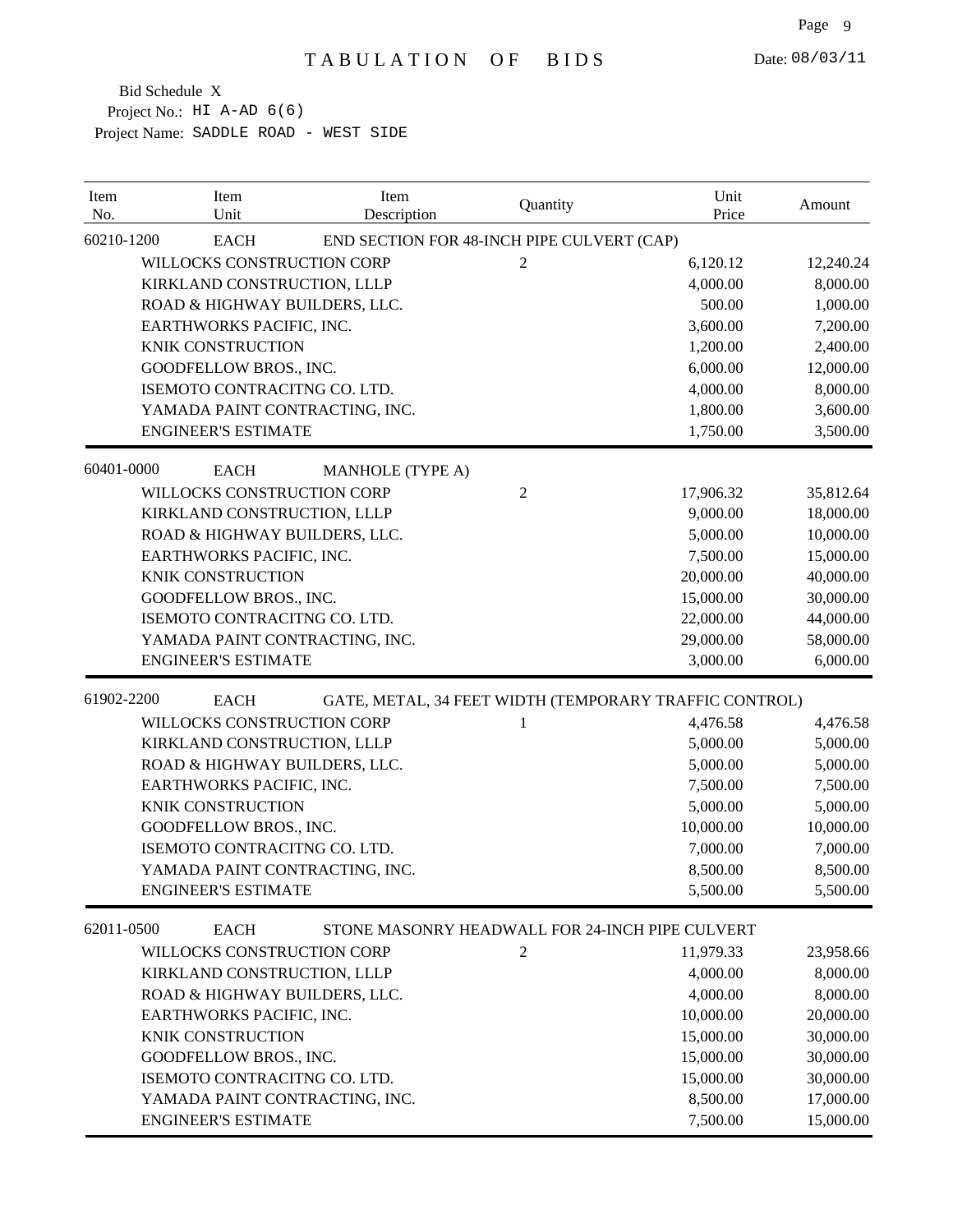| Item<br>No. | Item<br>Unit                   | Item<br>Description  | Quantity                                                    | Unit<br>Price | Amount    |
|-------------|--------------------------------|----------------------|-------------------------------------------------------------|---------------|-----------|
| 62201-0150  | <b>HOUR</b>                    |                      | DUMP TRUCK, 7 CUBIC YARD MINIMUM CAPACITY                   |               |           |
|             | WILLOCKS CONSTRUCTION CORP     |                      | 40                                                          | 189.26        | 7,570.40  |
|             | KIRKLAND CONSTRUCTION, LLLP    |                      |                                                             | 125.00        | 5,000.00  |
|             | ROAD & HIGHWAY BUILDERS, LLC.  |                      |                                                             | 120.00        | 4,800.00  |
|             | EARTHWORKS PACIFIC, INC.       |                      |                                                             | 145.00        | 5,800.00  |
|             | <b>KNIK CONSTRUCTION</b>       |                      |                                                             | 255.00        | 10,200.00 |
|             | GOODFELLOW BROS., INC.         |                      |                                                             | 200.00        | 8,000.00  |
|             | ISEMOTO CONTRACITNG CO. LTD.   |                      |                                                             | 104.00        | 4,160.00  |
|             | YAMADA PAINT CONTRACTING, INC. |                      |                                                             | 140.00        | 5,600.00  |
|             | <b>ENGINEER'S ESTIMATE</b>     |                      |                                                             | 175.00        | 7,000.00  |
| 62201-0550  | <b>HOUR</b>                    | <b>24-INCH WIDTH</b> | BACKHOE LOADER, 6 CUBIC FOOT MINIMUM RATED CAPACITY BUCKET, |               |           |
|             | WILLOCKS CONSTRUCTION CORP     |                      | 40                                                          | 140.92        | 5,636.80  |
|             | KIRKLAND CONSTRUCTION, LLLP    |                      |                                                             | 150.00        | 6,000.00  |
|             | ROAD & HIGHWAY BUILDERS, LLC.  |                      |                                                             | 130.00        | 5,200.00  |
|             | EARTHWORKS PACIFIC, INC.       |                      |                                                             | 140.00        | 5,600.00  |
|             | <b>KNIK CONSTRUCTION</b>       |                      |                                                             | 210.00        | 8,400.00  |
|             | GOODFELLOW BROS., INC.         |                      |                                                             | 150.00        | 6,000.00  |
|             | ISEMOTO CONTRACITNG CO. LTD.   |                      |                                                             | 110.00        | 4,400.00  |
|             | YAMADA PAINT CONTRACTING, INC. |                      |                                                             | 140.00        | 5,600.00  |
|             | <b>ENGINEER'S ESTIMATE</b>     |                      |                                                             | 150.00        | 6,000.00  |
| 62201-1000  | <b>HOUR</b>                    |                      | WHEEL LOADER, 4 CUBIC YARD MINIMUM RATED CAPACITY           |               |           |
|             | WILLOCKS CONSTRUCTION CORP     |                      | 40                                                          | 181.14        | 7,245.60  |
|             | KIRKLAND CONSTRUCTION, LLLP    |                      |                                                             | 180.00        | 7,200.00  |
|             | ROAD & HIGHWAY BUILDERS, LLC.  |                      |                                                             | 140.00        | 5,600.00  |
|             | EARTHWORKS PACIFIC, INC.       |                      |                                                             | 213.00        | 8,520.00  |
|             | <b>KNIK CONSTRUCTION</b>       |                      |                                                             | 330.00        | 13,200.00 |
|             | GOODFELLOW BROS., INC.         |                      |                                                             | 200.00        | 8,000.00  |
|             | ISEMOTO CONTRACITNG CO. LTD.   |                      |                                                             | 132.00        | 5,280.00  |
|             | YAMADA PAINT CONTRACTING, INC. |                      |                                                             | 210.00        | 8,400.00  |
|             | <b>ENGINEER'S ESTIMATE</b>     |                      |                                                             | 225.00        | 9,000.00  |
| 62201-1400  | <b>HOUR</b>                    |                      | BULLDOZER, 250HP MINIMUM FLYWHEEL POWER                     |               |           |
|             | WILLOCKS CONSTRUCTION CORP     |                      | 40                                                          | 234.03        | 9,361.20  |
|             | KIRKLAND CONSTRUCTION, LLLP    |                      |                                                             | 280.00        | 11,200.00 |
|             | ROAD & HIGHWAY BUILDERS, LLC.  |                      |                                                             | 200.00        | 8,000.00  |
|             | EARTHWORKS PACIFIC, INC.       |                      |                                                             | 290.00        | 11,600.00 |
|             | KNIK CONSTRUCTION              |                      |                                                             | 375.00        | 15,000.00 |
|             | GOODFELLOW BROS., INC.         |                      |                                                             | 300.00        | 12,000.00 |
|             | ISEMOTO CONTRACITNG CO. LTD.   |                      |                                                             | 238.00        | 9,520.00  |
|             | YAMADA PAINT CONTRACTING, INC. |                      |                                                             | 300.00        | 12,000.00 |
|             | <b>ENGINEER'S ESTIMATE</b>     |                      |                                                             | 350.00        | 14,000.00 |
|             |                                |                      |                                                             |               |           |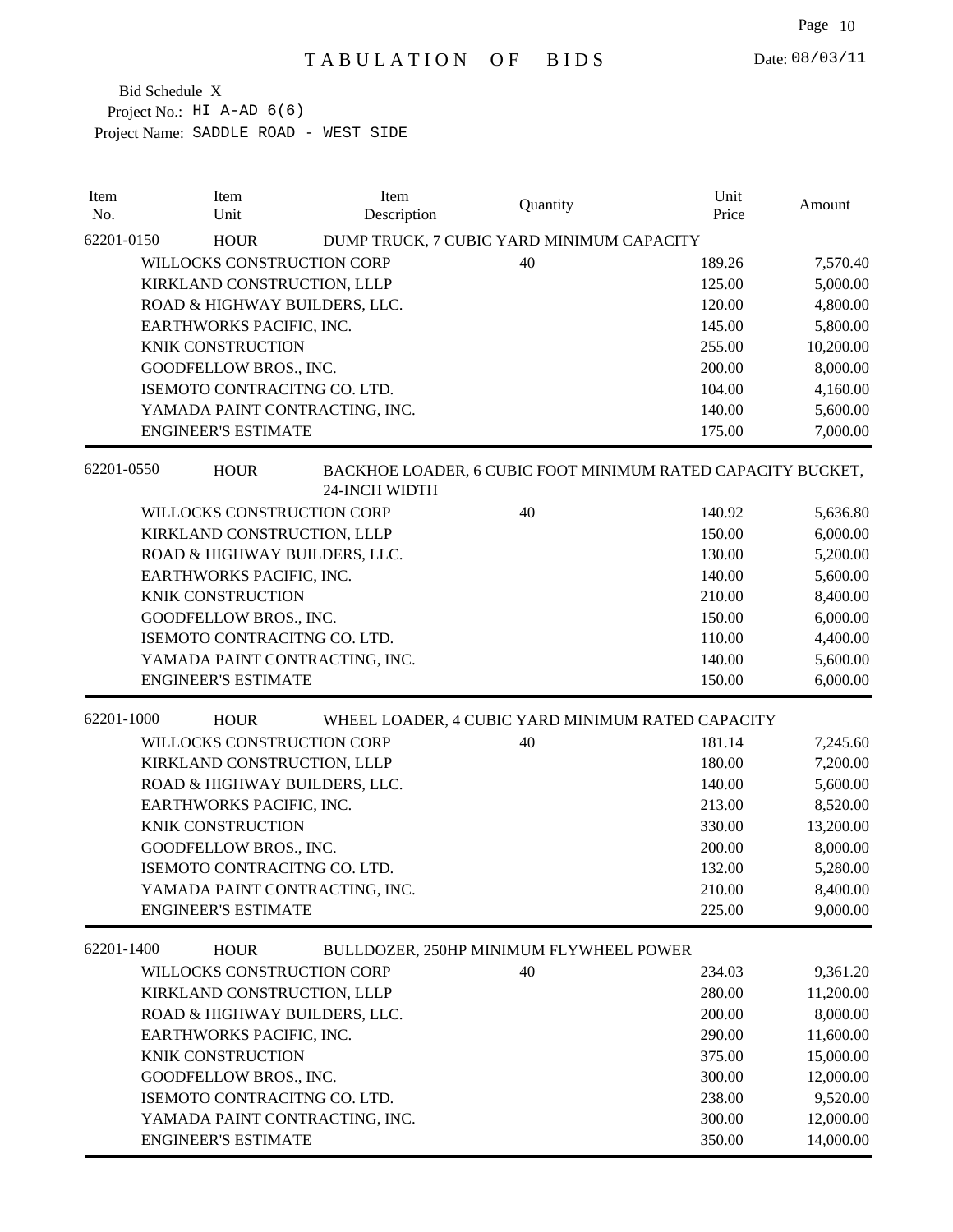| Item<br>No. | Item<br>Unit                   | Item<br>Description  | Quantity                                           | Unit<br>Price | Amount               |
|-------------|--------------------------------|----------------------|----------------------------------------------------|---------------|----------------------|
| 62201-2850  | <b>HOUR</b>                    |                      | MOTOR GRADER, 12 FOOT MINIMUM BLADE                |               |                      |
|             | WILLOCKS CONSTRUCTION CORP     |                      | 40                                                 | 198.12        | 7,924.80             |
|             | KIRKLAND CONSTRUCTION, LLLP    |                      |                                                    | 180.00        | 7,200.00             |
|             | ROAD & HIGHWAY BUILDERS, LLC.  |                      |                                                    | 140.00        | 5,600.00             |
|             | EARTHWORKS PACIFIC, INC.       |                      |                                                    | 217.00        | 8,680.00             |
|             | KNIK CONSTRUCTION              |                      |                                                    | 285.00        | 11,400.00            |
|             | GOODFELLOW BROS., INC.         |                      |                                                    | 220.00        | 8,800.00             |
|             | ISEMOTO CONTRACITNG CO. LTD.   |                      |                                                    | 115.00        | 4,600.00             |
|             | YAMADA PAINT CONTRACTING, INC. |                      |                                                    | 180.00        | 7,200.00             |
|             | <b>ENGINEER'S ESTIMATE</b>     |                      |                                                    | 210.00        | 8,400.00             |
| 62201-3350  | <b>HOUR</b>                    |                      | HYDRAULIC EXCAVATOR, 1 CUBIC YARD MINIMUM CAPACITY |               |                      |
|             | WILLOCKS CONSTRUCTION CORP     |                      | 40                                                 | 221.24        | 8,849.60             |
|             | KIRKLAND CONSTRUCTION, LLLP    |                      |                                                    | 180.00        | 7,200.00             |
|             | ROAD & HIGHWAY BUILDERS, LLC.  |                      |                                                    | 140.00        | 5,600.00             |
|             | EARTHWORKS PACIFIC, INC.       |                      |                                                    | 225.00        | 9,000.00             |
|             | <b>KNIK CONSTRUCTION</b>       |                      |                                                    | 375.00        | 15,000.00            |
|             | GOODFELLOW BROS., INC.         |                      |                                                    | 300.00        | 12,000.00            |
|             | ISEMOTO CONTRACITNG CO. LTD.   |                      |                                                    | 163.00        | 6,520.00             |
|             | YAMADA PAINT CONTRACTING, INC. |                      |                                                    | 200.00        | 8,000.00             |
|             | <b>ENGINEER'S ESTIMATE</b>     |                      |                                                    | 265.00        | 10,600.00            |
| 62301-0000  | <b>HOUR</b>                    | <b>GENERAL LABOR</b> |                                                    |               |                      |
|             | WILLOCKS CONSTRUCTION CORP     |                      | 40                                                 | 70.35         |                      |
|             | KIRKLAND CONSTRUCTION, LLLP    |                      |                                                    | 65.00         | 2,814.00<br>2,600.00 |
|             | ROAD & HIGHWAY BUILDERS, LLC.  |                      |                                                    | 50.00         | 2,000.00             |
|             | EARTHWORKS PACIFIC, INC.       |                      |                                                    | 70.00         | 2,800.00             |
|             | <b>KNIK CONSTRUCTION</b>       |                      |                                                    | 75.00         | 3,000.00             |
|             | GOODFELLOW BROS., INC.         |                      |                                                    | 70.00         | 2,800.00             |
|             | ISEMOTO CONTRACITNG CO. LTD.   |                      |                                                    | 86.00         | 3,440.00             |
|             | YAMADA PAINT CONTRACTING, INC. |                      |                                                    | 85.00         | 3,400.00             |
|             | <b>ENGINEER'S ESTIMATE</b>     |                      |                                                    | 65.00         | 2,600.00             |
|             |                                |                      |                                                    |               |                      |
| 62302-1000  | <b>HOUR</b>                    |                      | SPECIAL LABOR, HIRED TECHNICAL SERVICES            |               |                      |
|             | WILLOCKS CONSTRUCTION CORP     |                      | 40                                                 | 70.35         | 2,814.00             |
|             | KIRKLAND CONSTRUCTION, LLLP    |                      |                                                    | 175.00        | 7,000.00             |
|             | ROAD & HIGHWAY BUILDERS, LLC.  |                      |                                                    | 60.00         | 2,400.00             |
|             | EARTHWORKS PACIFIC, INC.       |                      |                                                    | 125.00        | 5,000.00             |
|             | KNIK CONSTRUCTION              |                      |                                                    | 95.00         | 3,800.00             |
|             | GOODFELLOW BROS., INC.         |                      |                                                    | 300.00        | 12,000.00            |
|             | ISEMOTO CONTRACITNG CO. LTD.   |                      |                                                    | 87.00         | 3,480.00             |
|             | YAMADA PAINT CONTRACTING, INC. |                      |                                                    | 120.00        | 4,800.00             |
|             | <b>ENGINEER'S ESTIMATE</b>     |                      |                                                    | 150.00        | 6,000.00             |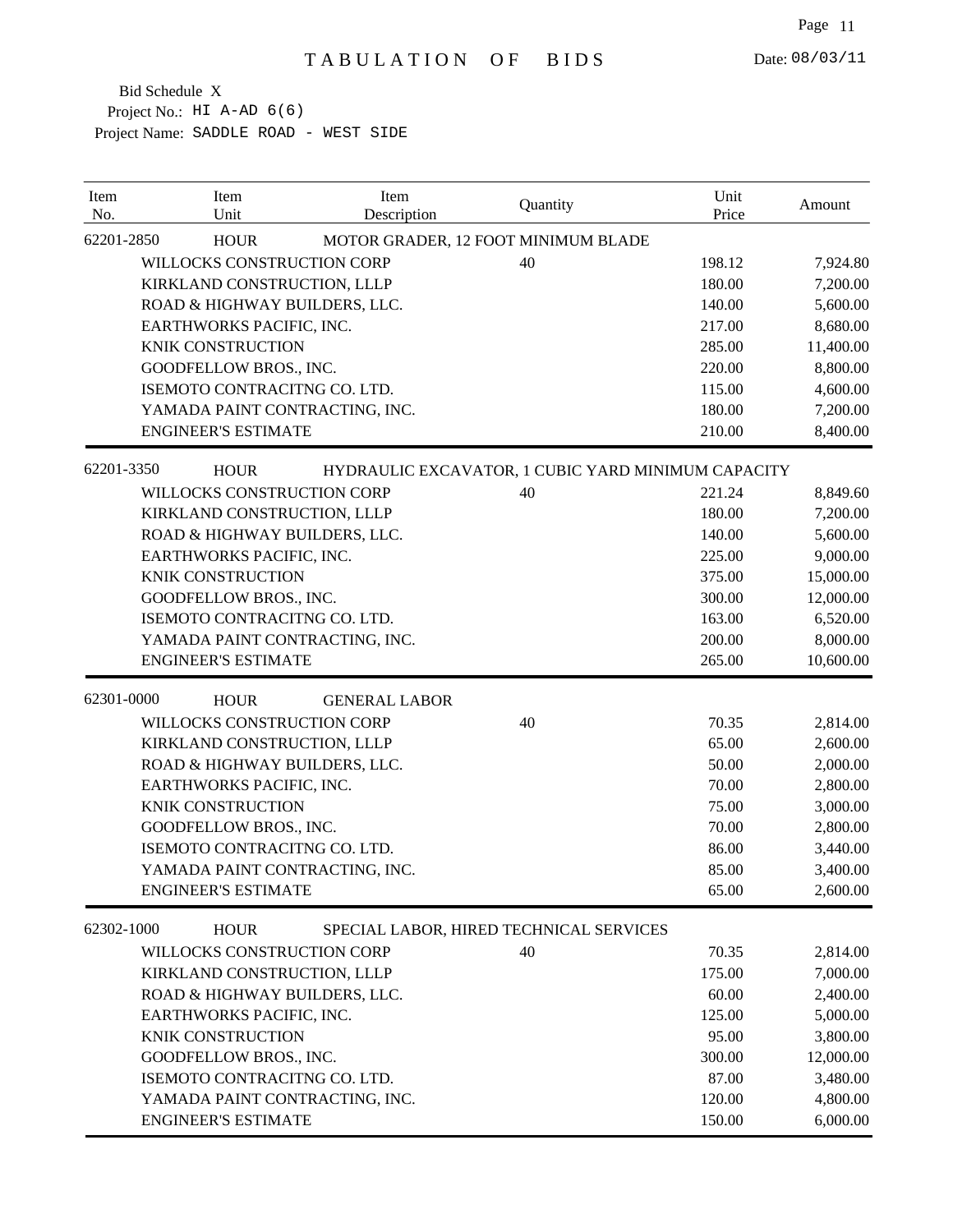| Item<br>No. | Item<br>Unit                   | Item<br>Description             | Quantity                                 | Unit<br>Price | Amount     |
|-------------|--------------------------------|---------------------------------|------------------------------------------|---------------|------------|
| 62302-1100  | <b>HOUR</b>                    |                                 | SPECIAL LABOR, HIRED SURVEY SERVICES     |               |            |
|             | WILLOCKS CONSTRUCTION CORP     |                                 | 40                                       | 70.35         | 2,814.00   |
|             | KIRKLAND CONSTRUCTION, LLLP    |                                 |                                          | 175.00        | 7,000.00   |
|             | ROAD & HIGHWAY BUILDERS, LLC.  |                                 |                                          | 80.00         | 3,200.00   |
|             | EARTHWORKS PACIFIC, INC.       |                                 |                                          | 160.00        | 6,400.00   |
|             | <b>KNIK CONSTRUCTION</b>       |                                 |                                          | 115.00        | 4,600.00   |
|             | GOODFELLOW BROS., INC.         |                                 |                                          | 350.00        | 14,000.00  |
|             | ISEMOTO CONTRACITNG CO. LTD.   |                                 |                                          | 218.00        | 8,720.00   |
|             | YAMADA PAINT CONTRACTING, INC. |                                 |                                          | 120.00        | 4,800.00   |
|             | <b>ENGINEER'S ESTIMATE</b>     |                                 |                                          | 175.00        | 7,000.00   |
| 62535-0000  | <b>GAL</b>                     | <b>HERBICIDE</b>                |                                          |               |            |
|             | WILLOCKS CONSTRUCTION CORP     |                                 | 40                                       | 63.95         | 2,558.00   |
|             | KIRKLAND CONSTRUCTION, LLLP    |                                 |                                          | 50.00         | 2,000.00   |
|             | ROAD & HIGHWAY BUILDERS, LLC.  |                                 |                                          | 50.00         | 2,000.00   |
|             | EARTHWORKS PACIFIC, INC.       |                                 |                                          | 75.00         | 3,000.00   |
|             | <b>KNIK CONSTRUCTION</b>       |                                 |                                          | 200.00        | 8,000.00   |
|             | GOODFELLOW BROS., INC.         |                                 |                                          | 50.00         | 2,000.00   |
|             | ISEMOTO CONTRACITNG CO. LTD.   |                                 |                                          | 73.00         | 2,920.00   |
|             | YAMADA PAINT CONTRACTING, INC. |                                 |                                          | 40.00         | 1,600.00   |
|             | <b>ENGINEER'S ESTIMATE</b>     |                                 |                                          | 50.00         | 2,000.00   |
| 62901-1000  | SQYD                           |                                 | ROLLED EROSION CONTROL PRODUCT, TYPE 3.B |               |            |
|             | WILLOCKS CONSTRUCTION CORP     |                                 | 77,300                                   | 6.84          | 528,732.00 |
|             | KIRKLAND CONSTRUCTION, LLLP    |                                 |                                          | 5.00          | 386,500.00 |
|             | ROAD & HIGHWAY BUILDERS, LLC.  |                                 |                                          | 2.00          | 154,600.00 |
|             | EARTHWORKS PACIFIC, INC.       |                                 |                                          | 2.50          | 193,250.00 |
|             | <b>KNIK CONSTRUCTION</b>       |                                 |                                          | 4.00          | 309,200.00 |
|             | GOODFELLOW BROS., INC.         |                                 |                                          | 2.80          | 216,440.00 |
|             | ISEMOTO CONTRACITNG CO. LTD.   |                                 |                                          | 5.00          | 386,500.00 |
|             | YAMADA PAINT CONTRACTING, INC. |                                 |                                          | 6.00          | 463,800.00 |
|             | <b>ENGINEER'S ESTIMATE</b>     |                                 |                                          | 5.00          | 386,500.00 |
| 63502-1300  | <b>EACH</b>                    | TEMPORARY TRAFFIC CONTROL, DRUM |                                          |               |            |
|             | WILLOCKS CONSTRUCTION CORP     |                                 | 30                                       | 141.55        | 4,246.50   |
|             | KIRKLAND CONSTRUCTION, LLLP    |                                 |                                          | 150.00        | 4,500.00   |
|             | ROAD & HIGHWAY BUILDERS, LLC.  |                                 |                                          | 150.00        | 4,500.00   |
|             | EARTHWORKS PACIFIC, INC.       |                                 |                                          | 200.00        | 6,000.00   |
|             | KNIK CONSTRUCTION              |                                 |                                          | 150.00        | 4,500.00   |
|             | GOODFELLOW BROS., INC.         |                                 |                                          | 100.00        | 3,000.00   |
|             | ISEMOTO CONTRACITNG CO. LTD.   |                                 |                                          | 172.00        | 5,160.00   |
|             | YAMADA PAINT CONTRACTING, INC. |                                 |                                          | 150.00        | 4,500.00   |
|             | <b>ENGINEER'S ESTIMATE</b>     |                                 |                                          | 150.00        | 4,500.00   |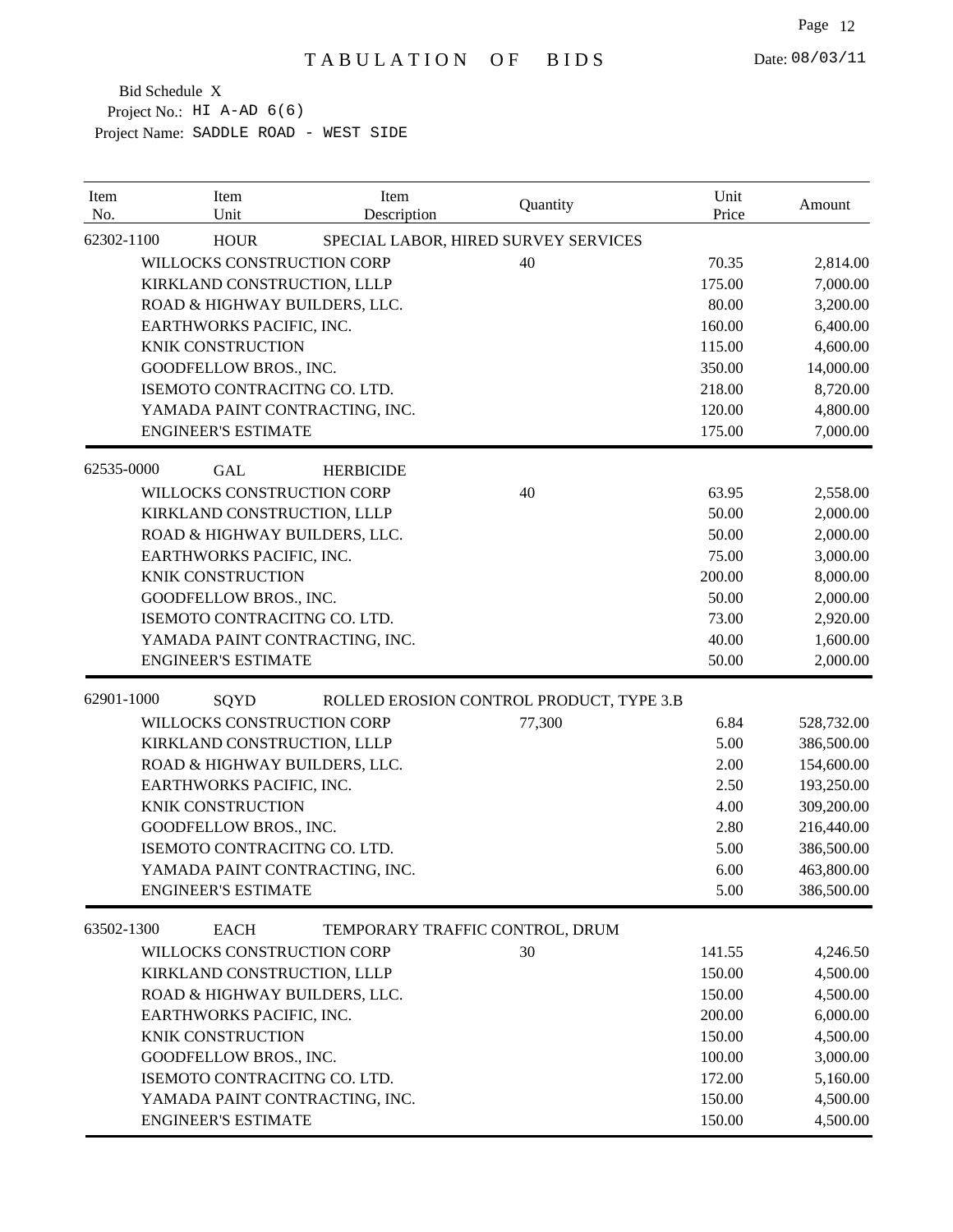| Item<br>No. | Item<br>Unit                   | Item<br>Description | Quantity                                        | Unit<br>Price | Amount    |
|-------------|--------------------------------|---------------------|-------------------------------------------------|---------------|-----------|
| 63502-1600  | <b>EACH</b>                    |                     | TEMPORARY TRAFFIC CONTROL, WARNING LIGHT TYPE B |               |           |
|             | WILLOCKS CONSTRUCTION CORP     |                     | 15                                              | 141.55        | 2,123.25  |
|             | KIRKLAND CONSTRUCTION, LLLP    |                     |                                                 | 50.00         | 750.00    |
|             | ROAD & HIGHWAY BUILDERS, LLC.  |                     |                                                 | 50.00         | 750.00    |
|             | EARTHWORKS PACIFIC, INC.       |                     |                                                 | 100.00        | 1,500.00  |
|             | <b>KNIK CONSTRUCTION</b>       |                     |                                                 | 200.00        | 3,000.00  |
|             | <b>GOODFELLOW BROS., INC.</b>  |                     |                                                 | 100.00        | 1,500.00  |
|             | ISEMOTO CONTRACITNG CO. LTD.   |                     |                                                 | 76.00         | 1,140.00  |
|             | YAMADA PAINT CONTRACTING, INC. |                     |                                                 | 120.00        | 1,800.00  |
|             | <b>ENGINEER'S ESTIMATE</b>     |                     |                                                 | 50.00         | 750.00    |
| 63503-1000  | <b>LNFT</b>                    |                     | TEMPORARY TRAFFIC CONTROL, PLASTIC FENCE        |               |           |
|             | WILLOCKS CONSTRUCTION CORP     |                     | 500                                             | 4.39          | 2,195.00  |
|             | KIRKLAND CONSTRUCTION, LLLP    |                     |                                                 | 5.00          | 2,500.00  |
|             | ROAD & HIGHWAY BUILDERS, LLC.  |                     |                                                 | 15.00         | 7,500.00  |
|             | EARTHWORKS PACIFIC, INC.       |                     |                                                 | 6.00          | 3,000.00  |
|             | <b>KNIK CONSTRUCTION</b>       |                     |                                                 | 6.00          | 3,000.00  |
|             | GOODFELLOW BROS., INC.         |                     |                                                 | 10.00         | 5,000.00  |
|             | ISEMOTO CONTRACITNG CO. LTD.   |                     |                                                 | 5.00          | 2,500.00  |
|             | YAMADA PAINT CONTRACTING, INC. |                     |                                                 | 10.00         | 5,000.00  |
|             | <b>ENGINEER'S ESTIMATE</b>     |                     |                                                 | 7.00          | 3,500.00  |
| 63504-1000  | <b>SQFT</b>                    |                     | TEMPORARY TRAFFIC CONTROL, CONSTRUCTION SIGN    |               |           |
|             | WILLOCKS CONSTRUCTION CORP     |                     | 180                                             | 47.76         | 8,596.80  |
|             | KIRKLAND CONSTRUCTION, LLLP    |                     |                                                 | 35.00         | 6,300.00  |
|             | ROAD & HIGHWAY BUILDERS, LLC.  |                     |                                                 | 20.00         | 3,600.00  |
|             | EARTHWORKS PACIFIC, INC.       |                     |                                                 | 45.00         | 8,100.00  |
|             | KNIK CONSTRUCTION              |                     |                                                 | 100.00        | 18,000.00 |
|             | GOODFELLOW BROS., INC.         |                     |                                                 | 100.00        | 18,000.00 |
|             | ISEMOTO CONTRACITNG CO. LTD.   |                     |                                                 | 63.00         | 11,340.00 |
|             | YAMADA PAINT CONTRACTING, INC. |                     |                                                 | 60.00         | 10,800.00 |
|             | <b>ENGINEER'S ESTIMATE</b>     |                     |                                                 | 35.00         | 6,300.00  |
| 63506-0400  | <b>HOUR</b>                    |                     | TEMPORARY TRAFFIC CONTROL, POLICE OFFICER       |               |           |
|             | WILLOCKS CONSTRUCTION CORP     |                     | 40                                              | 57.56         | 2,302.40  |
|             | KIRKLAND CONSTRUCTION, LLLP    |                     |                                                 | 60.00         | 2,400.00  |
|             | ROAD & HIGHWAY BUILDERS, LLC.  |                     |                                                 | 40.00         | 1,600.00  |
|             | EARTHWORKS PACIFIC, INC.       |                     |                                                 | 60.00         | 2,400.00  |
|             | KNIK CONSTRUCTION              |                     |                                                 | 70.00         | 2,800.00  |
|             | GOODFELLOW BROS., INC.         |                     |                                                 | 80.00         | 3,200.00  |
|             | ISEMOTO CONTRACITNG CO. LTD.   |                     |                                                 | 43.00         | 1,720.00  |
|             | YAMADA PAINT CONTRACTING, INC. |                     |                                                 | 60.00         | 2,400.00  |
|             | <b>ENGINEER'S ESTIMATE</b>     |                     |                                                 | 55.00         | 2,200.00  |